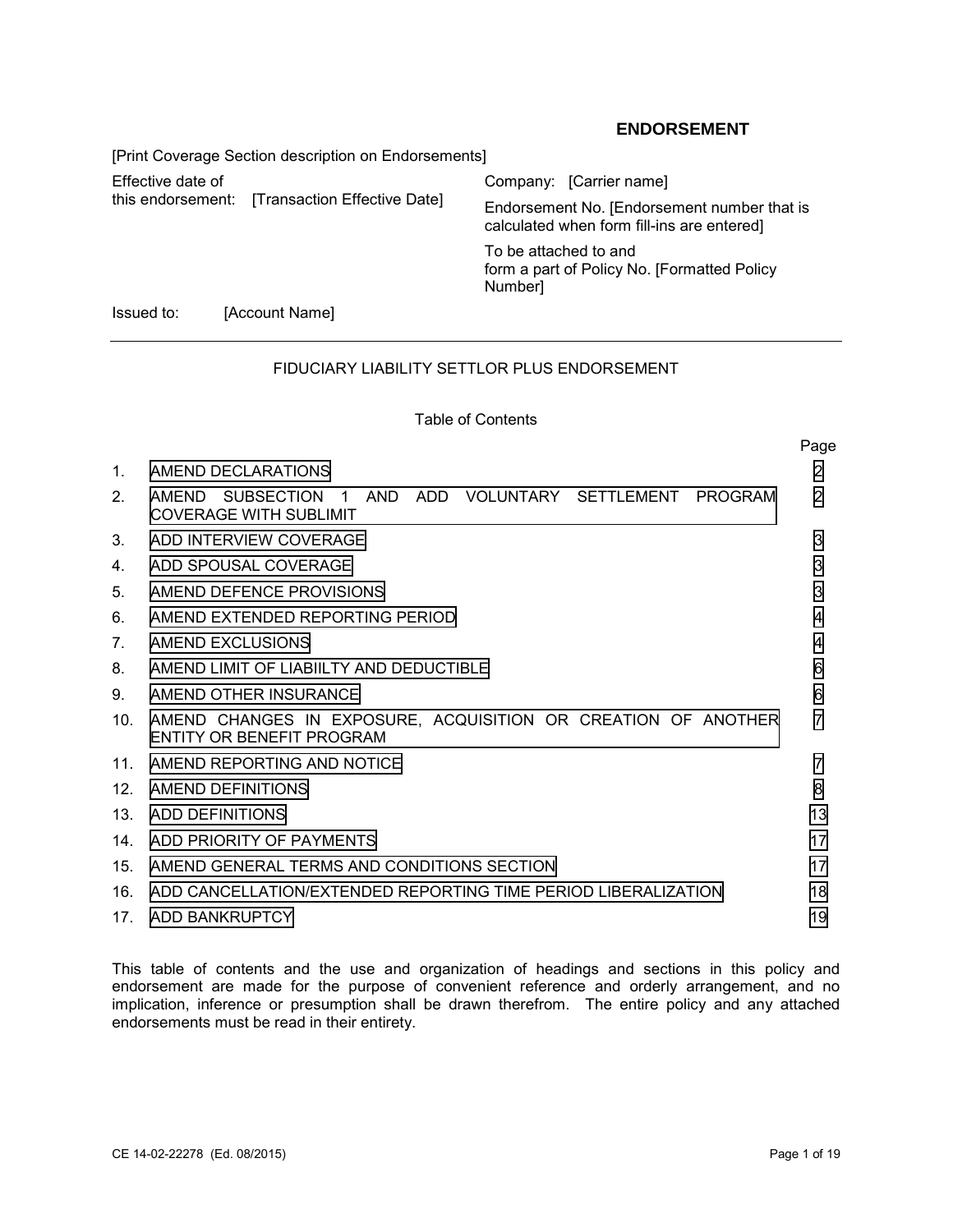In consideration of the premium charged, it is agreed that solely with respect to this Fiduciary Liability Coverage Section, the following shall apply:

# **1. AMEND DECLARATIONS**

Item 2, Limits of Liability, of the Declarations for this coverage section is amended to add the following:

| (C) | Sublimits of Liability: |                                    |                                                     |  |  |  |  |  |  |
|-----|-------------------------|------------------------------------|-----------------------------------------------------|--|--|--|--|--|--|
|     | (i)                     | <b>Canadian Pension Penalties:</b> | [Enter sublimit amount - NO MORE THAN<br>\$250,000] |  |  |  |  |  |  |
|     | (ii)                    | <b>HIPAA Penalties:</b>            | [Enter sublimit amount - NO MORE THAN<br>\$250,000] |  |  |  |  |  |  |
|     | (iii)                   | <b>PPACA Penalties:</b>            | [Enter sublimit amount - NO MORE THAN<br>\$250,000] |  |  |  |  |  |  |
|     | (iv)                    | Section 4975 Tax Penalty:          | [Enter sublimit amount - NO MORE THAN<br>\$250,000] |  |  |  |  |  |  |
|     | (v)                     | Section 502(c) Penalties:          | [Enter sublimit amount - NO MORE THAN<br>\$250,000] |  |  |  |  |  |  |

(D) Voluntary Settlement Program Coverage Insuring Clause 2:

[Enter sublimit amount - NO MORE THAN \$250,000]

NOTE: The Sublimits of Liability shown in (C) and (D) above, are part of, and not in addition to, the Limits of Liability shown in Item 2 of the Declarations for this coverage section.

## **2. AMEND INSURING CLAUSE 1, AND ADD INSURING CLAUSE 2 VOLUNTARY SETTLEMENT PROGRAM COVERAGE WITH SUBLIMIT**

Subsection 1, Insuring Clause, of this coverage section is deleted and replaced with the following:

Subsection 1. Insuring Clauses

1. Fiduciary Coverage Insuring Clause 1

 The Company shall pay on behalf of each of the **Insureds** all **Loss** for which the **Insured**  becomes legally obligated to pay on account of any **Claim** first made against the **Insured**:

- (i) during the **Policy Period**, or, if exercised, the Extended Reporting Period for a **Wrongful Act** committed, attempted, or allegedly committed or attempted, before or during the **Policy Period** by an **Insured** or by any person whose **Wrongful Acts** the **Insured** is legally responsible; or
- (ii) that is a **Pre-Claim Investigation** or **Benefit Claim Denial**, if, at the **Insured's** option, it is reported to the Company in writing during the **Policy Period**.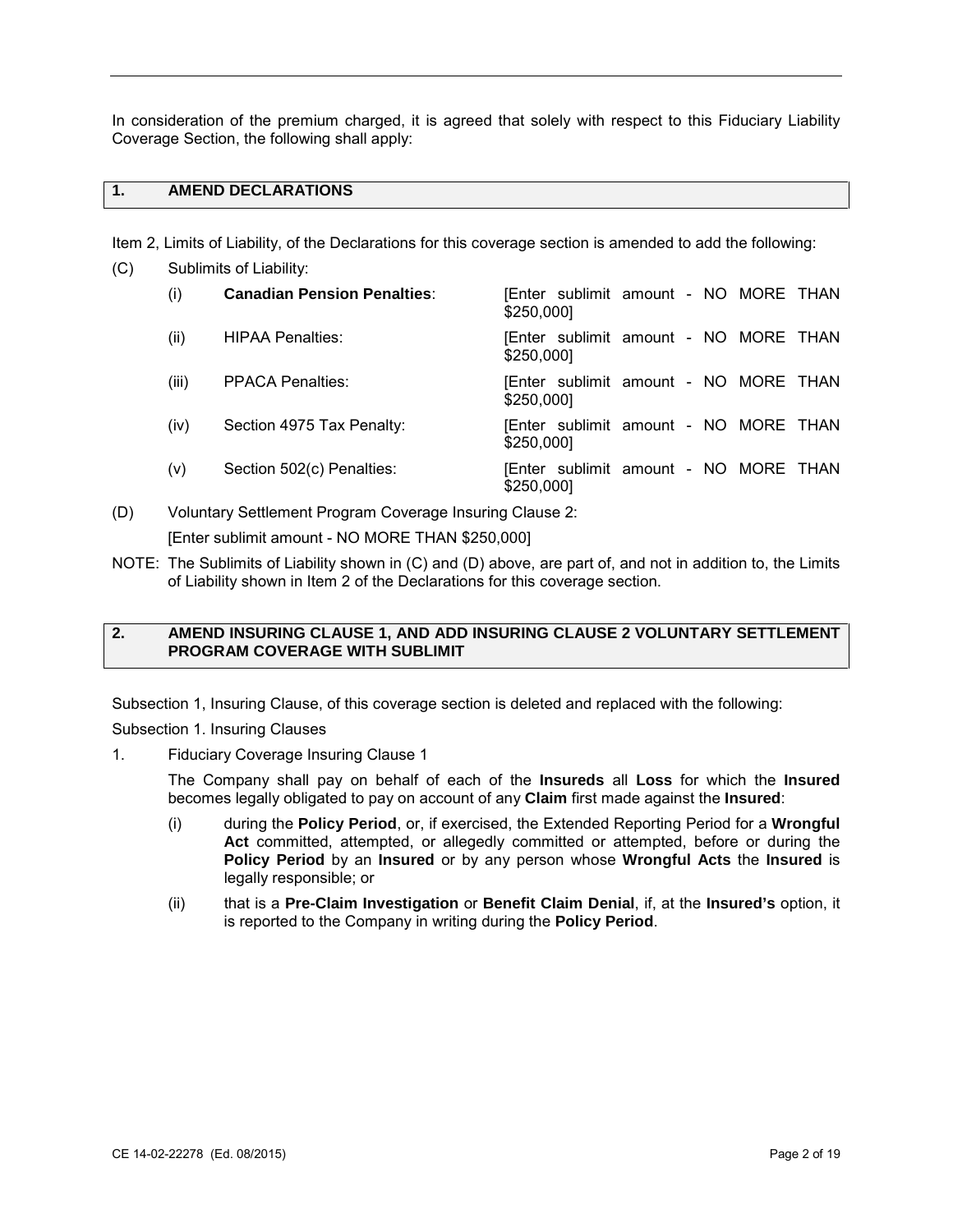<span id="page-2-0"></span>2. Voluntary Settlement Program Coverage Insuring Clause 2

 The Company shall pay, on behalf of the **Insureds**, **Settlement Fees** and **Defence Costs** with reported to the Company during the **Policy Period** shall be the amount set forth in Item 2.(D) of the Declarations for this coverage section. Such amount shall be part of, and not in addition to, respect to a **Settlement Program Notice** first reported to the Company during the **Policy Period**, provided (i) the **Settlement Fees** and **Defence Costs** are incurred after such **Settlement Program Notice** is first reported to the Company, and (ii) the Company's maximum liability for all **Settlement Fees** and **Defence Costs** with respect to all **Settlement Program Notices** first the Limit of Liability otherwise applicable to this coverage section.

## **3. ADD INTERVIEW COVERAGE**

#### Interview Coverage

- (A) The Company shall pay, on behalf of an **Insured Person**, **Defence Costs** incurred solely by such **Insured Person** on account of an **Interview** first made during the **Policy Period**, except to the extent that such **Defence Costs** have been paid or indemnified.
- (B) The Company shall pay, on behalf of a **Sponsor Organization** or **Benefit Program**, **Defence Costs** incurred solely by an **Insured Person** on account of an **Interview** first made during the **Policy Period**, to the extent the **Sponsor Organization** or **Benefit Program** pays or indemnifies such **Defence Costs**; provided that the coverage afforded pursuant to this paragraph shall be subject to the Deductible Amount set forth in Item 3(B) of the Declarations for this coverage section.

### **4. ADD SPOUSAL COVERAGE**

The following paragraph is added to Subsection 2, Estates and Legal Representatives:

 If a **Claim** against an **Insured Person** includes a claim against the **Insured Person's** lawful spouse or common law partner solely by reason of (i) such person's status as a spouse or common law partner of the **Insured Person**, or (ii) such spouse's or common law partner's ownership interest in property which spouse or common law partner becomes legally obligated to pay on account of the **Claim** shall be treated as **Loss** which the **Insured Person** becomes legally obligated to pay on account of the **Claim** made to the **Insured Person's Loss** shall also be applicable to the spousal or common law partner loss. This coverage extension does not apply to any **Claim** alleging any act or omission by the **Insured Person's**  the claimant seeks as recovery for alleged **Wrongful Acts** of the **Insured Person**, all loss which the against the **Insured Person**. All limitations, conditions, provisions and other terms of coverage applicable spouse or common law partner**.** 

## **5. AMEND DEFENCE PROVISIONS**

Subsection 3, Defence Provisions, of this coverage section is amended as follows:

(A) The third paragraph is amended to include the following:

 cooperation as it may reasonably require shall not impair the rights of any other **Insured Person**  The failure of any **Insured Person** to give the Company the information, assistance and under this coverage section.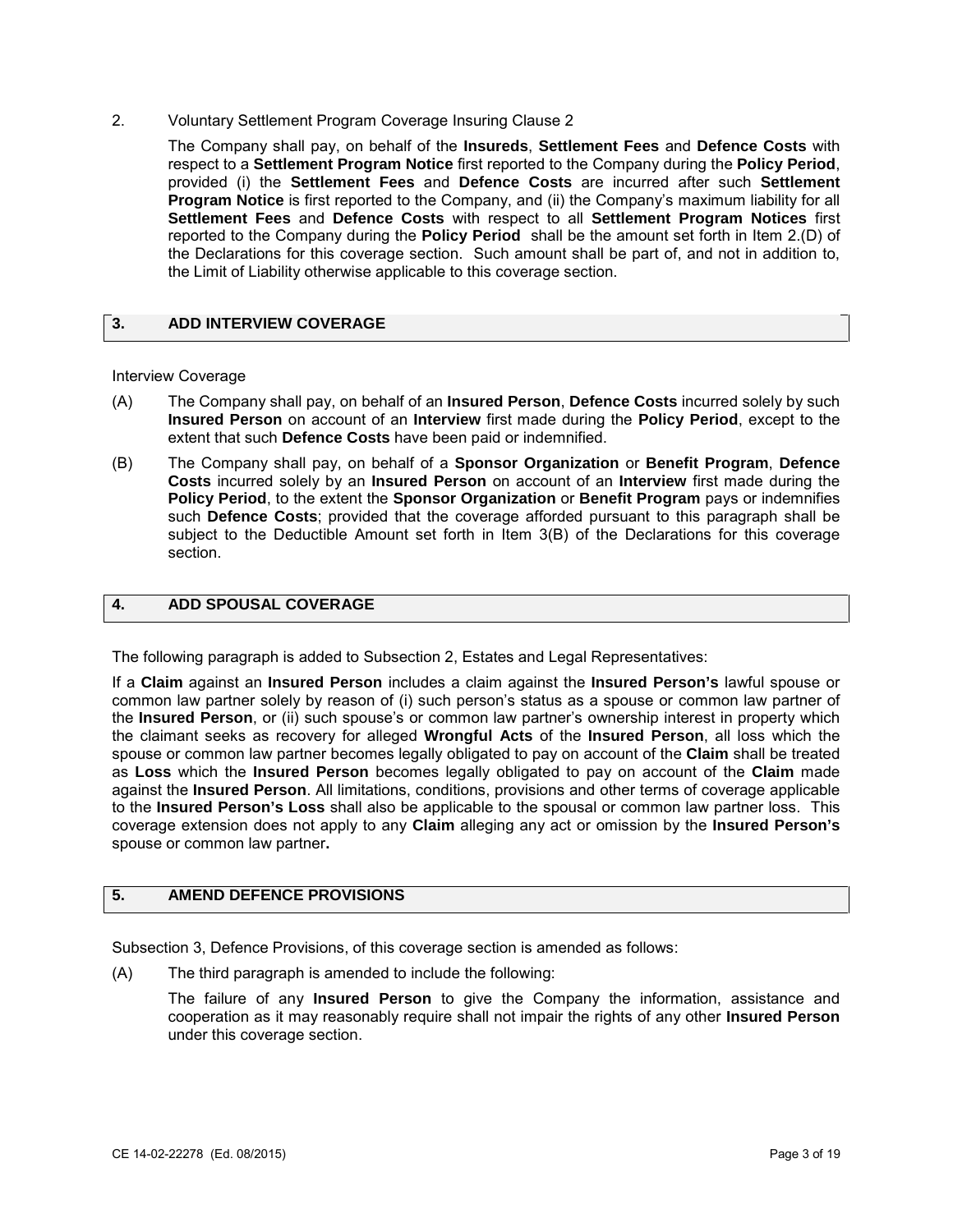<span id="page-3-0"></span>The fourth paragraph is amended to include the following:

 (B) The fourth paragraph is amended to include the following: However, the Company may, in its sole discretion, waive the foregoing requirement with respect to **Defence Costs** incurred within ninety (90) days prior to the reporting of a **Claim** pursuant to Subsection 13, Reporting and Notice, of this coverage section.

(C) The following paragraphs are added:

 Any advancement of **Defence Costs** shall be repaid to the Company by the **Insureds**, severally **Costs** are not insured under this coverage section. However, the Company will not seek repayment from an **Insured Person** of advanced **Defence Costs** that are uninsured pursuant to according to their respective interests, if and to the extent it is determined that such **Defence**  Exclusion 5(b) or 5(h) unless the applicable determination standard set forth in such Exclusion (i.e., in-fact, final adjudication, or other) or any applicable endorsement thereto has been met with respect to such **Insured Person.** 

request for indemnification or the applicable Deductible Amount has been satisfied. If a **Sponsor Organization** refuses in writing, or fails within sixty (60) days of an **Insured Person's** written request for indemnification, to advance, pay or indemnify an **Insured Person** for **Loss** on account of a **Claim**, then, upon the **Insured Person** reporting the **Claim** pursuant to Subsection 13, Reporting and Notice, of this coverage section, the Company shall advance **Defence Costs** until such time that the **Sponsor Organization** accepts the **Insured Person's** 

request for indemnification or the applicable Deductible Amount has been satisfied.<br>Any advancement of **Defence Costs** by the Company shall reduce the Limit of Liability set forth in Item 2 of the Declarations for this coverage section. If the Company recovers any such **Defence Costs** paid, the amount of such **Defence Costs** less all costs incurred by the Company to obtain such recovery shall be reinstated to the applicable Limit of Liability set forth in Item 2 of the Declarations for this coverage section.

 Amount to which it has not consented to in writing. The **Insureds** shall submit to the Company all requested information with respect to any **Claim** settled pursuant to this paragraph upon either Notwithstanding the fourth paragraph of Subsection 3, with respect to any **Claim** reported pursuant to Subsection 13, Reporting and Notice, of this coverage section, the **Insureds** may settle a **Claim** (inclusive of **Defence Costs**) without the Company's prior consent if the amount of such settlement does not exceed the applicable Deductible Amount. However, the Company shall not be liable for any settlement or **Defence Costs** in excess of the applicable Deductible the underwriting of a renewal of this coverage section or upon expiration of this coverage section, whichever first occurs.

# **6. AMEND EXTENDED REPORTING PERIOD**

Subsection 4, Extended Reporting Period, of this coverage section is deleted and replaced with the following:

 Declarations for this coverage section, to an extension of the coverage granted by this coverage section Period") following the effective date of termination or non-renewal, but only for any **Wrongful Act**  non-renewal. This right of extension shall lapse unless written notice of such election, together with payment of the additional premium due, is received by the Company within sixty (60) days following the effective date of termination or non-renewal. If this coverage section is terminated or is not renewed, other than for nonpayment of premium, the **Insureds**, shall have the right, upon payment of the additional premium set forth in Item 6(A) of the for the period set forth in Item 6(B) of the Declarations for this coverage section ("Extended Reported committed, attempted or allegedly committed or attempted, prior to the effective date of termination or

Any Claim first made during the Extended Reporting Period shall be deemed to have been made during the immediately preceding **Policy Period**.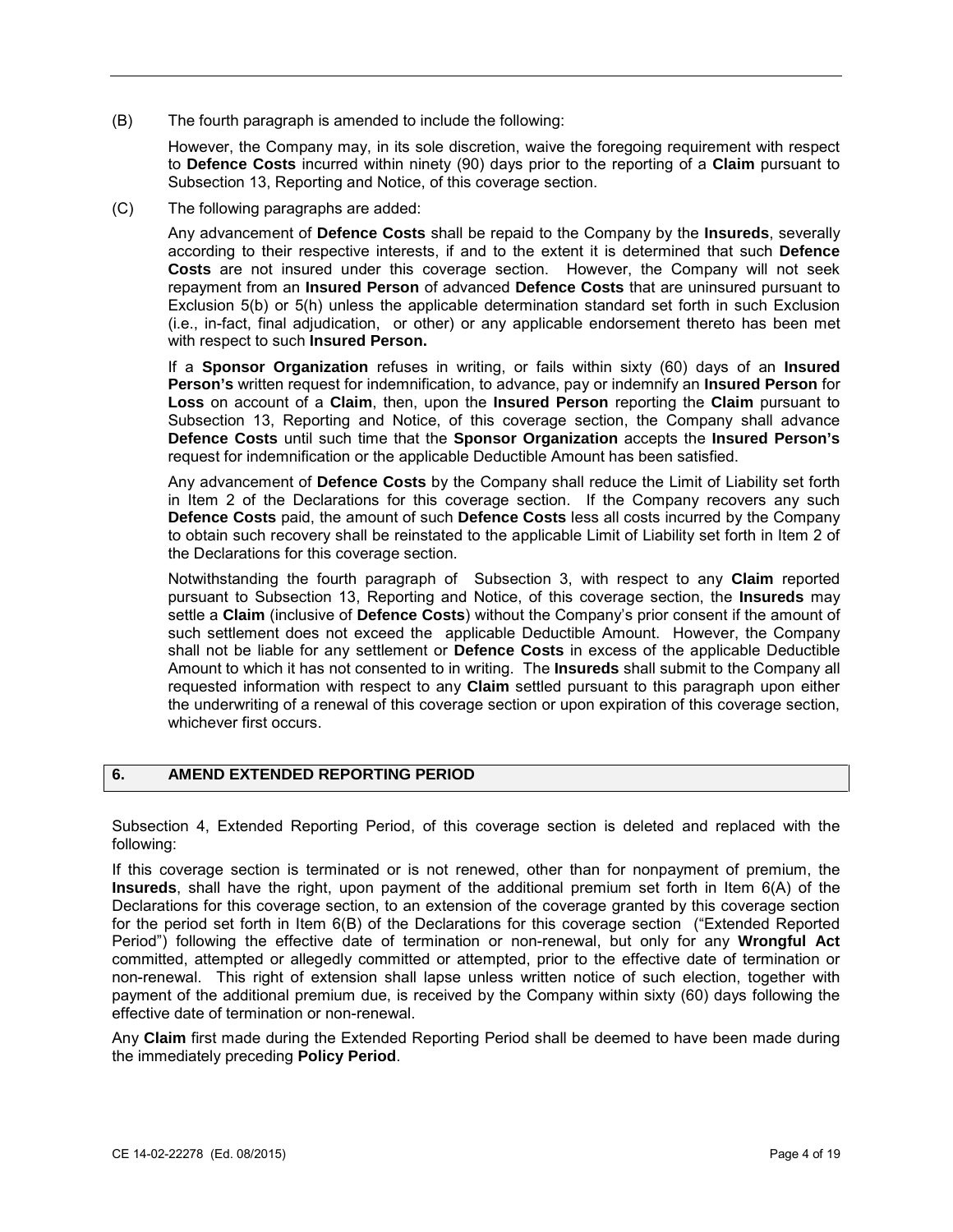# **7. AMEND EXCLUSIONS**

Subsections 5 and 6, Exclusions, of this coverage section are amended as follows:

(A) Amend Prior Notice Exclusion

Exclusion 5(a) is deleted and replaced with the following:

- transaction, event or **Wrongful Act** that, before the inception date set forth in Item 2 of accepted under any fiduciary liability or employee benefit liability policy or coverage (a) based upon, arising from or in consequence of any fact, circumstance, situation, the Declarations of the General Terms and Conditions, was the subject of any notice section of which this coverage section is a direct or indirect renewal or replacement;
- **Amend Fraud Exclusion**

(B) Amend Fraud Exclusion<br>Exclusion 5 (b) is deleted and replaced with the following:

- (b) based upon, arising from, or in consequence of any deliberately fraudulent act or omission or any wilful violation of any statute or regulation by such **Insured**, if a final nonappealable adjudication in any underlying proceeding or action (other than a declaratory action or proceeding brought by or against the Company) establishes such a deliberately fraudulent act or omission or wilful violation;
- (C) Amend Government Benefit Program, Workers' Compensation, Unemployment, Social Security, Disability Benefits Exclusion

Exclusion 5(f) is deleted and replaced with the following:

- (f) for any failure of an **Insured** to comply with any law with respect to any **Government Benefit Program**, except (i) the *Consolidated Omnibus Budget Reconciliation Act of 1985*, (ii) the *Health Insurance Portability and Accountability Act of 1996*, or (iii) any amendments to or any rules or regulations promulgated under such Acts;
- (D) Amend Pending or Prior Exclusion

Exclusion 5(g) is deleted and replaced with the following:

 (g) based upon, arising from or in consequence of any written demand, suit, or other **Insured**, on or prior to the applicable Pending or Prior Date set forth in Item 7 of the Declarations for this coverage section, or the same or substantially the same fact, proceeding pending against, or order, decree or judgment entered for or against any circumstance or situation underlying or alleged therein; or

## (E) Amend Profit Exclusion

Exclusion 5(h) is deleted and replaced with the following:

- $(h)$ based upon, arising from or in consequence of:
	- (i) such **Insured Person** having gained any personal profit, remuneration or other advantage to which such **Insured Person** was not legally entitled, if a final, nonappealable adjudication in any underlying proceeding or action (other than a declaratory action or proceeding brought by or against the Company) establishes the gaining of such a personal profit, remuneration or advantage; or
	- (ii) such **Sponsor Organization** or **Sponsored Plan** having gained any profit, **Sponsored Plan** was not legally entitled, if a final, non-appealable adjudication in any underlying proceeding or action (other than a declaratory action or remuneration or other advantage to which such **Sponsor Organization** or proceeding brought by or against the Company) establishes the gaining of such a profit, remuneration or advantage.
- **Delete Exclusions**

 $(F)$  Delete Exclusions<br>Exclusions 5(c), 5(i), 6(a), 6(b), and 6(c) are deleted.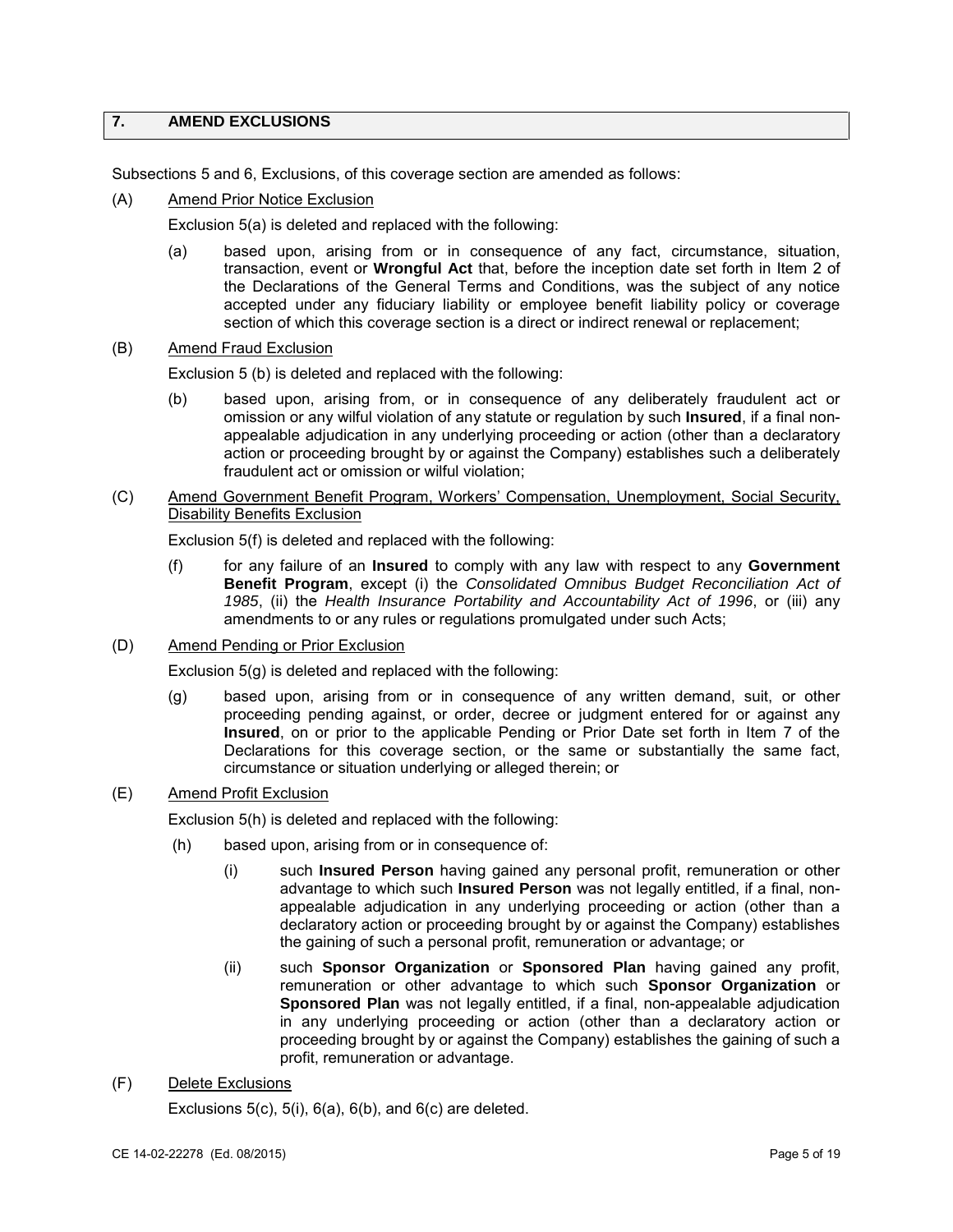# (G) Add Exclusions

With respect to Interview Coverage, the following exclusions shall apply:

The Company shall not be liable for **Defence Costs** on account of any **Interview**:

- transaction, event or **Wrongful Act** that, before the inception date set forth in Item 2 of accepted under any fiduciary liability or employee benefit liability policy or coverage (1) based upon, arising from or in consequence of any fact, circumstance, situation, the Declarations of the General Terms and Conditions, was the subject of any notice section of which this coverage section is a direct or indirect renewal or replacement; or
- (2) based upon, arising from or in consequence of any written demand, suit, or other **Insured**, on or prior to the applicable Pending or Prior Date set forth in Item 7 of the Declarations for this coverage section, or the same or substantially the same fact, proceeding pending against, or order, decree or judgment entered for or against any circumstance or situation underlying or alleged therein.

# **8. AMEND LIMIT OF LIABILITY AND DEDUCTIBLE**

Subsection 8, Limit of Liability and Deductible, of this coverage section is amended as follows:

(A) The second paragraph is deleted and replaced with the following:

 The Company's maximum liability for each **Loss** shall be the Limit of Liability for each **Loss** set forth in Item 2(A) of the Declarations for this coverage section.

 The Company's maximum aggregate liability for all **Loss** on account of (i) all **Claims** and (ii) all Policy Period set forth in Item 2(B) of the Declarations for this coverage section. **Interviews** first made during the same **Policy Period** shall be the Limit of Liability for each

**Policy Period** set forth in Item 2(B) of the Declarations for this coverage section.<br>The Company's maximum liability for all **Defence Costs** and **Settlement Fees** with respect to each **Settlement Program Notice** for which coverage is provided under Insuring Clause 2, and **Period**, shall be the amount set forth in Item 2.(D) of the Declarations for this coverage section. Such amount shall be part of, and not in addition to, the Limit of Liability set forth in Item 2(B) of the Declarations for this coverage section. the Company's maximum aggregate liability for all **Defence Costs** and **Settlement Fees** with respect to all such **Settlement Program Notices** first given to the Company during the **Policy** 

exhaust such applicable Limits of Liability. Except when required by the insurance laws of the Province of Quebec, Defence Costs are part of, and not in addition to, the Limits of Liability set forth in Item 2 of the Declarations for this coverage section, and the payment by the Company of **Defence Costs** shall reduce and may

 $(B)$  The following paragraphs are added:

No Deductible Amount shall apply to:

- (i) any **Loss** constituting **Civil Penalties** imposed by law pursuant to subparagraphs (d), (e), (f), (g) and (h) of the definition of **Civil Penalties**, as defined in this endorsement; or
- (ii) the first \$50,000 in **Defence Costs** incurred for **E-Discovery Specialist Services** on account of a **Claim**.

 Any payment by a **Sponsor Organization** of a Deductible Amount on account of an **Interview**  subsequently afforded coverage under Insuring Clause 1, that is based upon, arising from or in shall reduce any Deductible Amount due from the **Sponsor Organization** on account of a **Claim**  consequence of any fact or circumstances that was the subject of such **Interview**.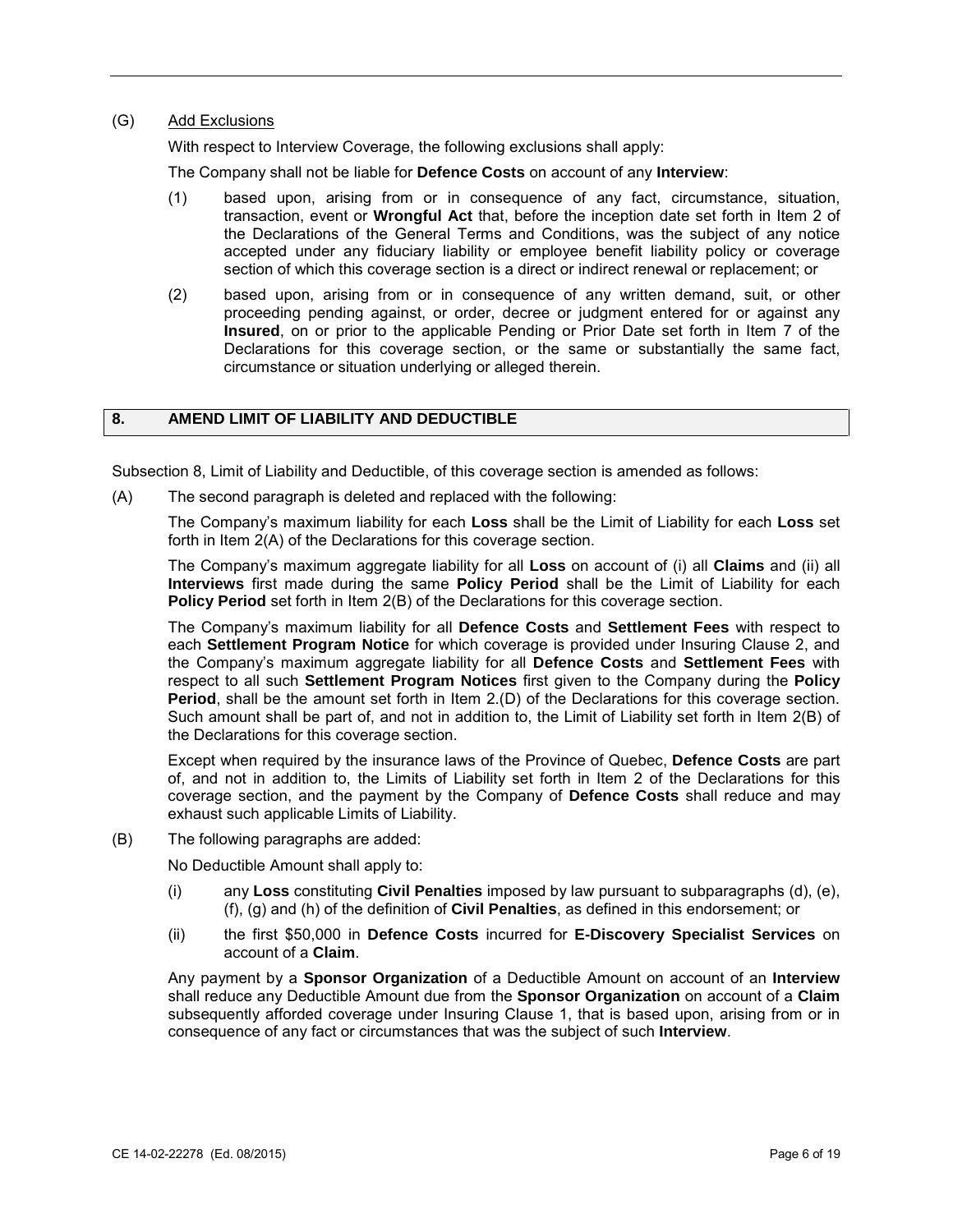## <span id="page-6-0"></span>**9. AMEND OTHER INSURANCE**

Subsection 9, Other Insurance, of this coverage section is amended as follows:

- and collectible policy(ies)". (A) The reference to "valid policy(ies)" in the first sentence of this Subsection 9 is replaced with "valid
- $(B)$  The following sentence is added at the end of this Subsection 9 as a separate paragraph:

 In addition to, and not in limitation of, the above paragraph, this coverage section shall be specifically excess of, and shall not contribute with, any insurance policy for pollution liability or environmental liability, including any general liability policy.

## **10. AMEND CHANGES IN EXPOSURE, ACQUISITION OR CREATION OF ANOTHER ENTITY OR BENEFIT PROGAM**

Subsection 10, Changes in Exposure, Acquisition or Creation of Another Entity or Benefit Program, of this coverage section is deleted and replaced with the following:

 Event"), coverage shall be afforded, subject to the terms and conditions of this coverage section, **Persons** of such **Benefit Program**, but only for **Wrongful Acts** committed, attempted, or agrees by endorsement to provide coverage for **Wrongful Acts** committed, attempted, or excess of the amount of payment from any other insurance available to such **Benefit Program**, notice to the Company of the Inception Event as soon as practicable together with such 10. If the **Sponsor Organization** creates or acquires a **Subsidiary** or **Benefit Program** or otherwise becomes a fiduciary of or responsible for the **Administration** of any **Benefit Program** ("Inception from the date of the Inception Event for such **Subsidiary**, **Benefit Program**, and any **Insured**  allegedly committed or attempted, after the date of the Inception Event, unless the Company allegedly committed or attempted, prior to such date. Any such coverage shall be specifically **Insured Persons** or **Sponsor Organization**. Provided that such Inception Event results in an increase of total plan assets of more than 30%, the **Sponsor Organization** shall give written information as the Company may require and shall pay any reasonable additional premium required by the Company.

 such coverage. Any such coverage shall be at the terms and conditions and for the premium set Notwithstanding the foregoing, no coverage shall be afforded pursuant to this Subsection 10 with respect to any employee stock ownership plan or any **Insured Persons** or **Sponsor Organization** thereof unless the Company, by specific endorsement hereto, agrees to afford forth in such endorsement.

# **11. AMEND REPORTING AND NOTICE**

Subsection 13, Reporting and Notice, of this coverage section is amended as follows:

(A) The first paragraph is deleted and replaced with the following:

The **Insureds** shall, as a condition precedent to exercising any right to coverage under this coverage section, give to the Company written notice of any **Claim**, other than a **Pre-Claim Investigation**, **Settlement Program Notice** or **Benefit Claim Denial**, no later than:

 $(i)$  prove to the Company's satisfaction that it was not reasonably possible for the **Insureds**  if this coverage section expires and is renewed with the Company, one hundred and eighty (180) days after such expiration; provided that, if the **Parent Organization** can to give such notice within the one hundred and eighty (180) day time period and that subsequent notice was given as soon as reasonably possible thereafter, the Company shall waive the foregoing time period;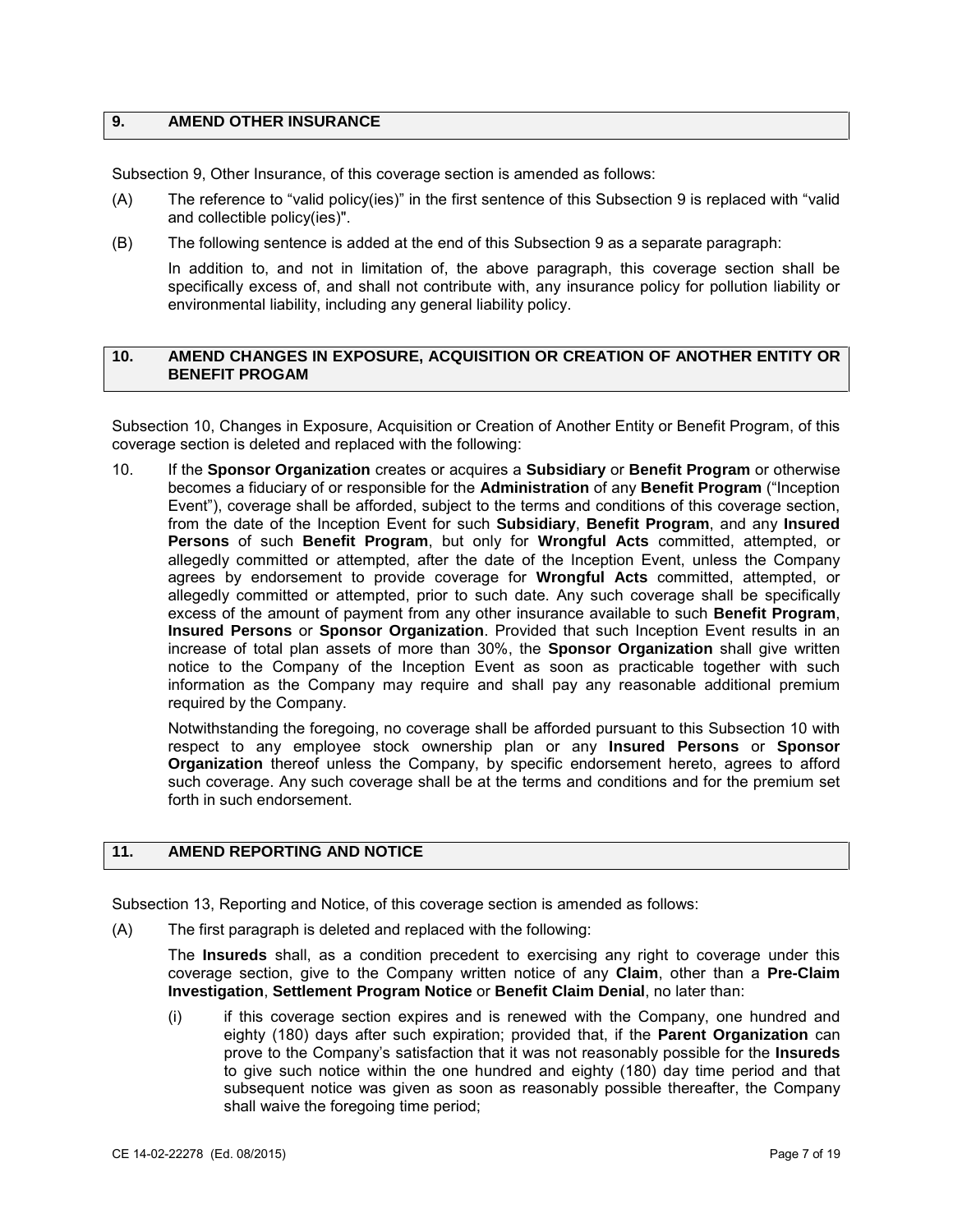- <span id="page-7-0"></span> (ii) if this coverage section expires (or is otherwise terminated) without being renewed with the Company and if no Extended Reporting Period is purchased, sixty (60) days after the effective date of such expiration or termination; or
- (iii) the expiration date of the Extended Reporting Period, if purchased;

 provided that, if the Company sends written notice to the **Parent Organization** stating that this coverage section is being terminated for nonpayment of premium, the **Insureds** shall give to the Company written notice of such **Claim** prior to the effective date of the termination.

(B) The second paragraph is deleted and replaced with the following:

### If during the **Policy Period** an **Insured**:

- (i) becomes aware of circumstances which could give rise to a **Claim**, other than a **Settlement Program Notice**, and gives written notice of such circumstances to the Company;
- applicable to **Wrongful Acts** committed, attempted, or allegedly committed or attempted before or during the **Policy Period** and gives written notice of such request and of such (ii) receives a written request to toll or waive a limitation period or a statute of limitation alleged **Wrongful Acts** to the Company;
- (iii) gives written notice to the Company of a **Settlement Program Notice**; or
- (iv) gives written notice to the Company of an **Interview**,

 **Wrongful Acts** referred to in (ii) above, from the **Settlement Program Notice** referred to in (iii) above, or from an **Interview** referred to in (iv) above, shall be deemed to have been first made Company as soon as practicable, but in no event later than one hundred and eighty (180) days aware of such **Claim**. With respect to any such subsequent **Claim**, no coverage under this coverage section shall apply to loss incurred prior to the date such subsequent **Claim** is actually then any **Claim** subsequently arising from the circumstances referred to in (i) above, from the during the **Policy Period** in which the written notice described in (i), (ii), (iii) or (iv) above was first given by an **Insured** to the Company, provided any such subsequent **Claim** is reported to the after the chief executive officer, chief financial officer, in-house general counsel, or head of benefits (or any equivalent position to any of the foregoing) of a **Sponsor Organization** becomes made.

# **12. AMEND DEFINITIONS**

Subsection 15, Definitions, of this coverage section is amended as follows:

(A) Amend Definition of Administration

The definition of **Administration** is deleted and replaced with the following:

#### **Administration** means:

- (a) advising, counseling, or failing to provide proper or timely notice to **Employees**, **Executives**, participants or beneficiaries with respect to any **Benefit Program**;
- (b) providing interpretations with respect to any **Benefit Program**; or
- (c) handling of records or effecting enrollment, termination or cancellation of **Employees**, **Executives**, participants or beneficiaries under any **Benefit Program**.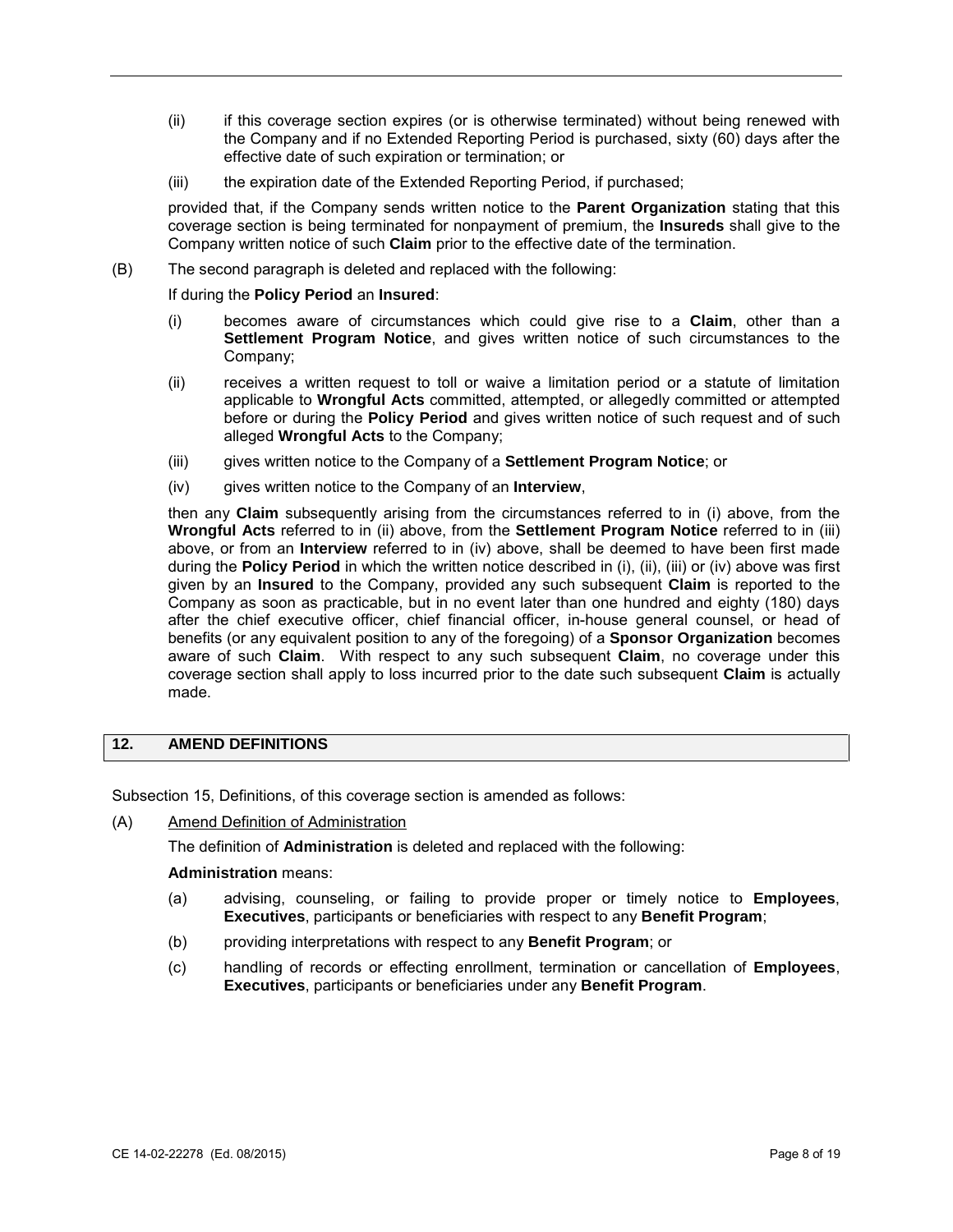## (B) Amend Definition of Claim

The definition of **Claim** is deleted and replaced with the following:

**Claim** means any:

- (a) written demand for:
	- (i) monetary or non-monetary (including injunctive) relief; or
	- (ii) arbitration or mediation,

 against an **Insured** for a **Wrongful Act**, commenced by the first receipt of such demand by an **Insured**;

- (b) proceeding, including any appeal therefrom, against an **Insured** for a **Wrongful Act**, commenced by:
	- (i) the service of a statement of claim, civil complaint or similar pleading;
	- (ii) the filing of a notice of charges or the entry of a formal order of investigation in connection with a formal civil administrative or formal civil regulatory proceeding;
	- (iii) solely with respect to a criminal proceeding: (1) an arrest; (2) a summons to appear; (3) the return of an indictment, information or similar document; or (4) the receipt of an official request for **Extradition**;
- (c) written notice of commencement of a fact-finding investigation by:
	- (i) in Canada: the Office of the Superintendent of Financial Institutions, or any similar federal, provincial or territorial governmental authority located in Canada or any successor thereto;
	- (ii) in the United the U.S. Department of Labor, the U.S. Pension Benefit States of America: Guaranty Corporation or any successor thereto;
	- (iii) in the United the Pensions Ombudsman appointed by the Secretary of Kingdom: State for Work and Pensions or by the Occupational State for Work and Pensions or by the Occupational Pensions Regulatory Authority or any successor thereto; or
	- (iv) by any similar governmental authority as those set forth in (i), (ii) or (iii) above,

against any **Insured** for a **Wrongful Act**;

- (d) investigation of an **Insured Person**, solely in his or her fiduciary capacity with respect to any **Sponsored Plan**, for a **Wrongful Act**, commenced by the **Insured Person's** receipt of a written document from an **Enforcement Unit** identifying such **Insured Person** as the target of an investigation, including a Wells Notice, target letter or search warrant;
- (e) written request upon an **Insured Person** for witness testimony or document production, provided that in such event the Company shall pay, on behalf of such **Insured Person**, **Defence Costs** incurred solely by such **Insured Person** in responding to such request; which does not contain an allegation of a **Wrongful Act**, commenced by the service of a subpoena or other similar document compelling such testimony or production of documents in connection with any matter described in Subsections (a) through (d) above;
- (f) written notice of commencement of a **Pre-Claim Investigation** or **Benefit Claim Denial**, if, at the **Insured's** option, it is reported to the Company in writing during the **Policy Period**; or

### (g) **Settlement Program Notice**.

Notwithstanding the foregoing, **Claim** shall not include an **Interview**.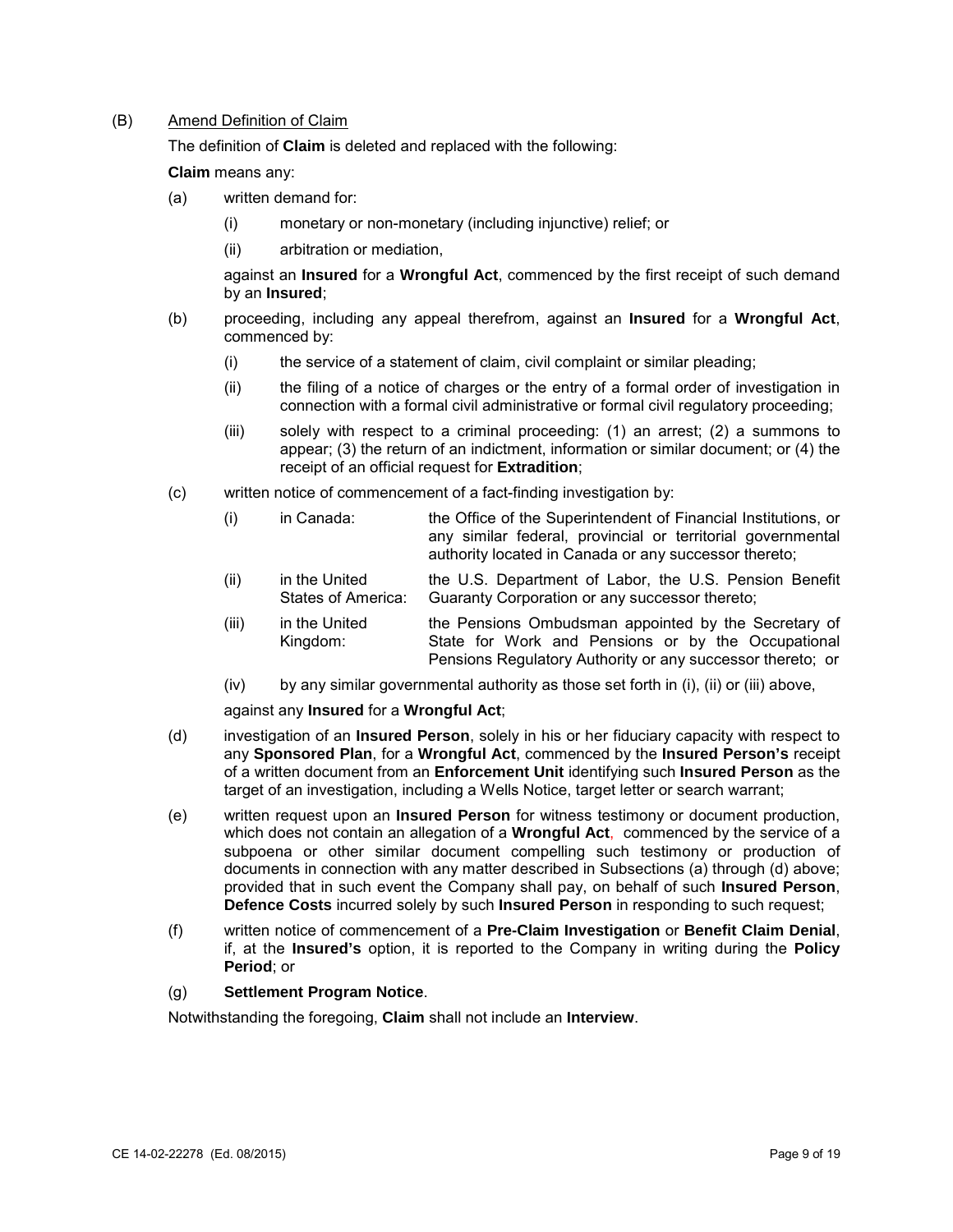## **Amend Definition of Defence Costs**

(C) Amend Definition of Defence Costs The definition of **Defence Costs** is deleted and replaced with the following:

 than regular or overtime wages, salaries, fees or benefits of the **Insured Persons**) incurred with the Company's prior written consent: (1) in investigating, defending, opposing or appealing any **Defence Costs** means that part of **Loss** consisting of reasonable costs, charges, fees (including legal fees, experts' fees, and the cost of **E-Discovery Specialist Services**) and expenses (other **Claim** or any **Settlement Program Notice**, and the premium for appeal, attachment or similar bonds; or (2) as a result of an **Interview**.

(D) Amend Definition of Employee Benefit Plan

The definition of **Employee Benefit Plan** is deleted in and replaced with the following:

# **Employee Benefit Plan** means:

- (a) any plan, Registered Pension Plan, Group Sickness or Accident Insurance Plan, Private Health Services Plan, Supplementary Unemployment Benefit Plan, Deferred Profit-Sharing Plan, Employees' Profit-Sharing Plan, Sickness or Accident Insurance Plans Disability Insurance Plan, Income Maintenance Insurance Plan, Vacation Pay Trust, Employee Trust, Retirement Compensation Arrangement, Salary Deferral Arrangement, Employee Life and Health Trust, all as defined in the *Income Tax Act of Canada*;
- (b) any plan, including any Welfare Benefit Plan, so defined by the *Employee Retirement Income Security Act of 1974*;
- (c) any plan in any country other than Canada or the United States of America, if such plan maintained in such country pursuant to similar provisions of its federal, state, provincial, is substantially similar to any of the foregoing plans and if such plan is created and territorial or local statutory laws;
- (d) any other plan or program otherwise described in paragraphs (a), (b), or (c) above while such plan, fund or program is being actively developed, formed or proposed by the **Sponsor Organization** prior to the formal creation of such plan, fund or program; or
- (e) any other plan, fund, or program specifically included by endorsement to this coverage section.
- (E) Amend Definition of Insureds

The definition of **Insureds** is amended to include any **Committee**.

### (F) Amend Definition of Insured Persons

The definition of **Insured Persons** is deleted and replaced with the following:

**Insured Persons**, either in the singular or plural, means:

- (a) any:
	- (i) past, present or past, present or future **Executive**, **Employee** or natural person trustee of the **Sponsor Organization**; or
	- (ii) past, present or future **Executive**, **Employee** or natural person trustee or fiduciary of the **Sponsored Plan**;
- (b) any past, present or future natural person trustee or fiduciary of a multiemployer plan, if endorsement to this coverage section; and such person, in such capacity, is added as an **Insured Person** by specific written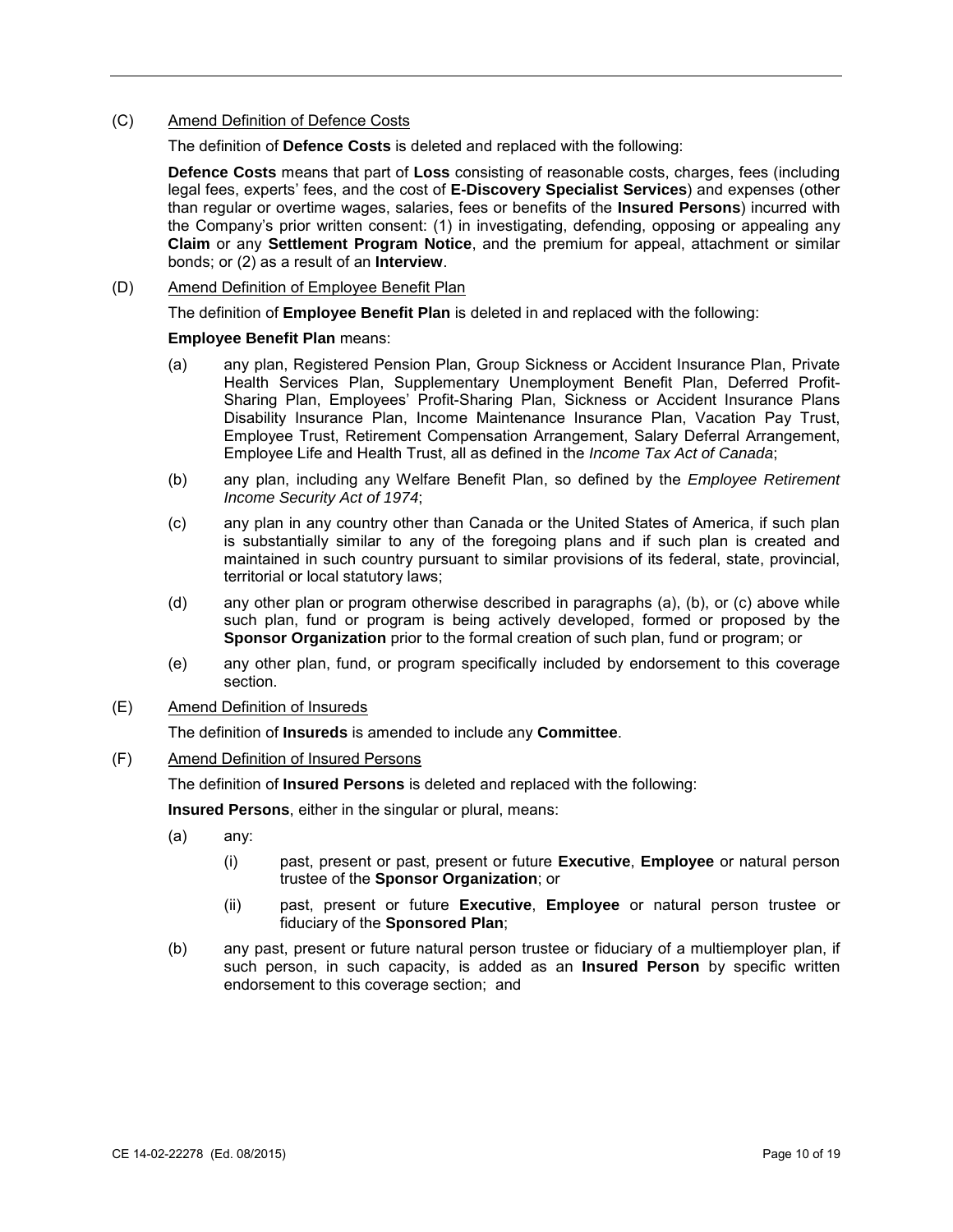fullest extent permitted by statutory, common law, or civil law to the same extent as any (c) any past **Employees** or **Executives** retained as a fiduciary or plan consultant to the **Sponsored Plan**; provided that for the purposes of determining a **Sponsor Organization's** indemnification obligation to any such consultants, each consultant shall be deemed a director or officer of the **Sponsor Organization**. Accordingly, the **Sponsor Organization** shall be deemed to have granted indemnification to each consultant to the director or officer of the **Sponsor Organization**.

 **Insured Persons** shall not include any individual in his or her capacity as an employee of any third party, including a service provider.

### (G) Amend Definition of Loss

The definition of **Loss** is deleted and replaced with the following:

**Loss** means:

- (a) solely for purposes of Insuring Clause 1, Fiduciary Liability Coverage, the amount which any **Insured** becomes legally obligated to pay as a result of any **Claim**, other than a **Settlement Program Notice**, including:
	- (i) compensatory damages;
	- (ii) claimant's legal fees awarded by a court pursuant to Section 502(g) of the *Employee Retirement Income Security Act of 1974*, as amended, against an **Insured**;
	- insurable under the law of the jurisdiction most favourable to the insurability of (iii) punitive, exemplary or multiplied damages, if and to the extent such damages are such damages, provided such jurisdiction has a substantial relationship to the **Insured**, the Company, or the **Claim** giving rise to such damages;
	- (iv) judgments, including pre-judgment and post-judgment interest;
	- (v) settlements;
	- (vi) reasonable fees and expenses of an independent fiduciary retained to review a fees and expenses of any law firm hired by such independent fiduciary to proposed settlement of a covered **Claim** (including reasonable and necessary facilitate that review of such proposed settlement of a covered **Claim**); and
	- (vii) **Defence Costs**;
- (b) solely for purposes of Insuring Clause 2, Voluntary Settlement Program Coverage, **Settlement Fees** and **Defence Costs**; and
- (c) for purposes of Interview Coverage, **Defence Costs**,

provided that, **Loss** does not include any portion of such amount that constitutes any:

- a. cost incurred by the **Sponsor Organization** or the **Benefit Program** to comply with any order for non-monetary relief, including injunctive relief, or to comply with an agreement to provide such relief;
- b. amount uninsurable under the law pursuant to which this coverage section is construed;
- c. tax:
- d. fine or penalty, except:
	- (i) as provided in subparagraph (a)(iii) above with respect to punitive, exemplary or multiplied damages;
	- (ii) solely with respect to Insuring Clause 2, Voluntary Settlement Program Coverage, **Settlement Fees**; and
	- (iii) **Civil Penalties**;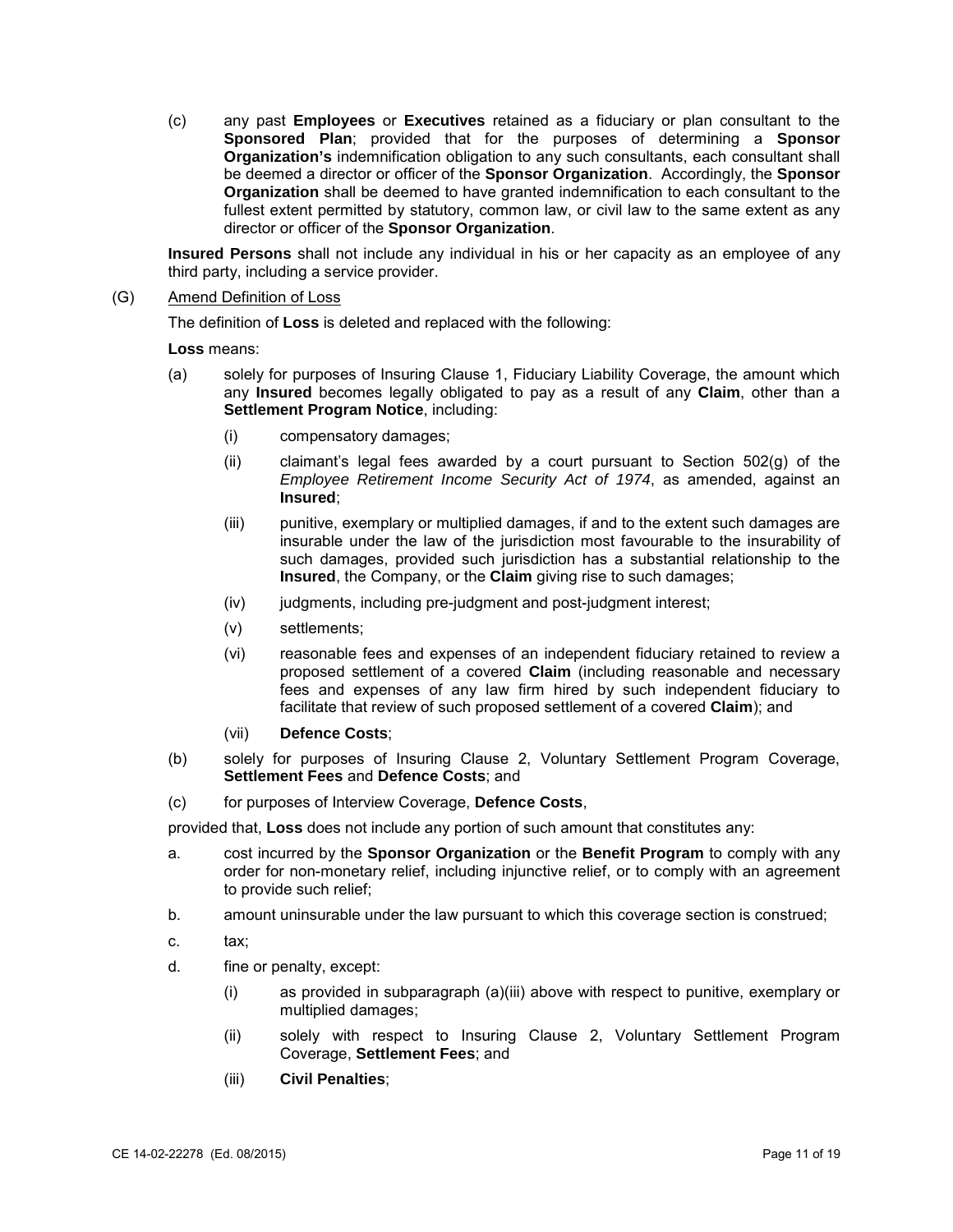- e. amounts incurred by an **Insured** in the defence or investigation of any action, proceeding, investigation or demand that was not then a **Claim**, even if (a) such amount also benefits the defence of a covered **Claim**, or (b) such action, proceeding, investigation or demand subsequently gives rise to a **Claim**;
- f. benefits due, or to become due, or that portion of any settlement or award in an amount equal to such benefits, under any **Benefit Program**; or benefits which would be due, or that portion of any settlement or award in an amount equal to such benefits, under any such benefits or payable from a common fund established to pay such benefits, except to **Benefit Program** if such **Benefit Program** complied with all applicable law, including loss resulting from the payment of plaintiff lawyers' fees based upon a percentage of the extent that:
	- (i) an **Insured** is a natural person and the benefits are payable by such **Insured** as a personal obligation, and recovery for the benefits is based upon a covered **Wrongful Act**; or
	- (ii) a **Claim** made against an **Insured**:
		- (1) alleges a loss to the **Benefit Program** and/or to the accounts of such **Benefit Program's** participants by reason of a change in the value of the investments held by such **Benefit Program**, regardless of whether the amounts sought or recovered by the plaintiffs in such **Claim** are characterized by plaintiffs as "benefits" or held by a court as "benefits"; or
		- (2) seeks amounts that would have been due, but for the failure to enroll in the **Benefit Program**, as set forth in paragraph (c) of the definition of **Administration**, unless and to the extent the **Plan** is self-funded;
- g. costs incurred in cleaning-up, removing, containing, treating, detoxifying, neutralizing, assessing the effects of, testing for, or monitoring **Pollutants**; or
- amount equal to such amount constituting any contribution that is owed to or to fund any **Benefit Program**, except to the extent that an **Insured** is a natural person and the h. amount constituting any contribution or that portion of any settlement or award in an contribution is payable by such **Insured** as a personal obligation, and recovery for the contribution is based upon a covered **Wrongful Act**.
- (H) Amend Definition of **Sponsored Plan**

The definition of **Sponsored Plan** is deleted and replaced with the following:

**Sponsored Plan** means an **Employee Benefit Plan**:

- (a) which is not an **Insured Plan**;
- (b) which is operated solely by the **Sponsor Organization** or jointly by the **Sponsor**  existed at the Inception Date of this coverage section or of any policy or coverage section **Organization** and a labour organization solely for the benefit of the **Employees** or **Executives** of the **Sponsor Organization** located anywhere in the world and which of which this coverage section is a renewal or which is created or acquired after the inception of this coverage section, subject to the provisions outlined in this coverage section;
- (c) any other plan, fund, or program specifically included as a **Sponsored Plan** and named 1985, including any rules or regulations thereunder, as amended; in Item 5 of the Declarations of this coverage section; provided however, **Sponsored Plan** shall not include any multiemployer plan, as defined in the *Employee Retirement Income Security Act of 1974*, of the United States of America, as amended, or, in Canada, as defined in relation to pension plans by the *Pension Benefits Standards Act* of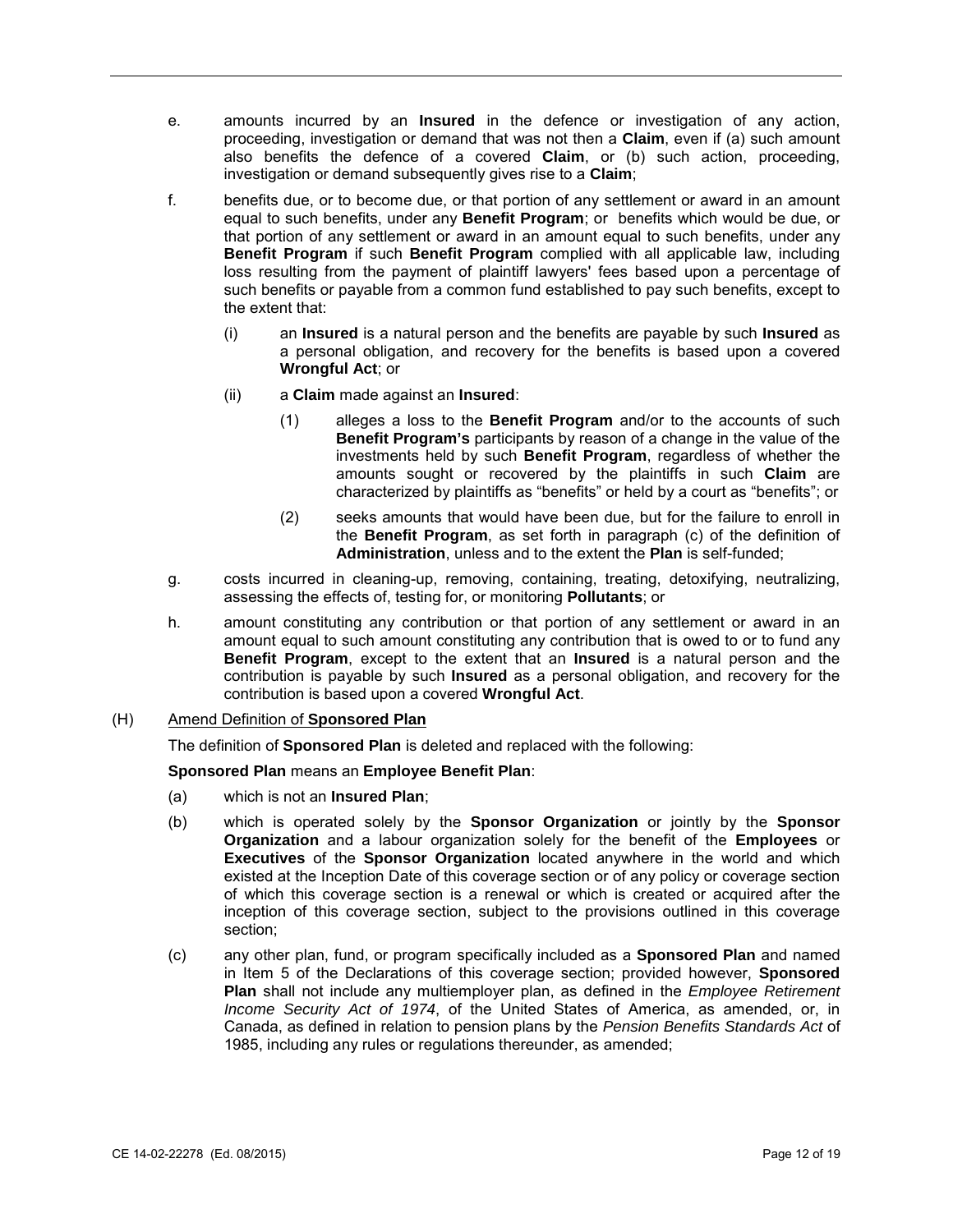- *Retirement Income Security Act of 1974*, of the United States of America, as amended, (d) any other **Employee Benefit Plan** or program not subject to Title 1 of the *Employee*  operated solely by the **Sponsor Organization** for the benefit of the employees of the **Sponsor Organization**;
- being actively developed, formed or proposed by the **Sponsor Organization** prior to the (e) any other plan or program otherwise described above while such plan or program is formal creation of such plan or program.

### (I) Amend Definition of Wrongful Act

The definition of **Wrongful Act** is deleted and replaced with the following:

**Wrongful Act** means any actual or alleged:

- fiduciaries of the **Sponsored Plan** committed, attempted or allegedly committed or (a) breach of the responsibilities, obligations or duties imposed by any **Benefit Law** upon attempted by an **Insured** while acting in the **Insured's** capacity as a fiduciary;
- (b) negligent act, error or omission in the **Administration** of any **Sponsored Plan** or **Insured Plan** committed, attempted or allegedly committed or attempted by an **Insured**;
- (c) matter, other than as set forth in (a) or (b) above, claimed against an **Insured** solely by reason of the **Insured's** service as a fiduciary of any **Sponsored Plan**;
- (d) act, error or omission committed, attempted or allegedly committed or attempted by an **Insured**, solely in such **Insured's** settlor capacity with respect to establishing, amending, terminating or funding a **Sponsored Plan**; or
- (e) with respect to a **Government Benefit Program** any negligent act, error or omission in the Administration of any **Government Benefit Program**.

# **13. ADD DEFINITIONS**

The following definitions are added:

 **Benefit Claim Denial** means an appeal of an adverse benefits determination by an **Insured** pursuant to the U.S. Department of Labor's claim procedure regulation 29 C.F.R. Section 2560.503-1(h) or any similar claim procedures pursuant to applicable law.

**Benefit Law** means:

- (a) in Canada:
	- (i) the Pension Benefits Standards Act, RSC 1985 Ch 32, including any rules or regulations thereunder, as amended, or the same or similar provisions of any legislation, rules or regulations in each of the provinces or territories of Canada, as amended or as applicable;
	- (ii) the Income Tax Act, RSC 1985 Ch. 1, including any rules or regulations thereunder, as connection with any obligations and duties imposed upon fiduciaries with respect to any amended, or the same or similar provisions of any legislation, rules or regulations in each of the provinces or territories of Canada, as amended or as applicable, but solely in **Employee Benefit Plan**;
	- (iii) any statutory, common law, civil law or regulation applicable to fiduciaries of any **Employee Benefit Plan**; or
	- (iv) any similar federal, provincial, territorial or local law or regulation or any amendment thereunder to (i)-(iii) above;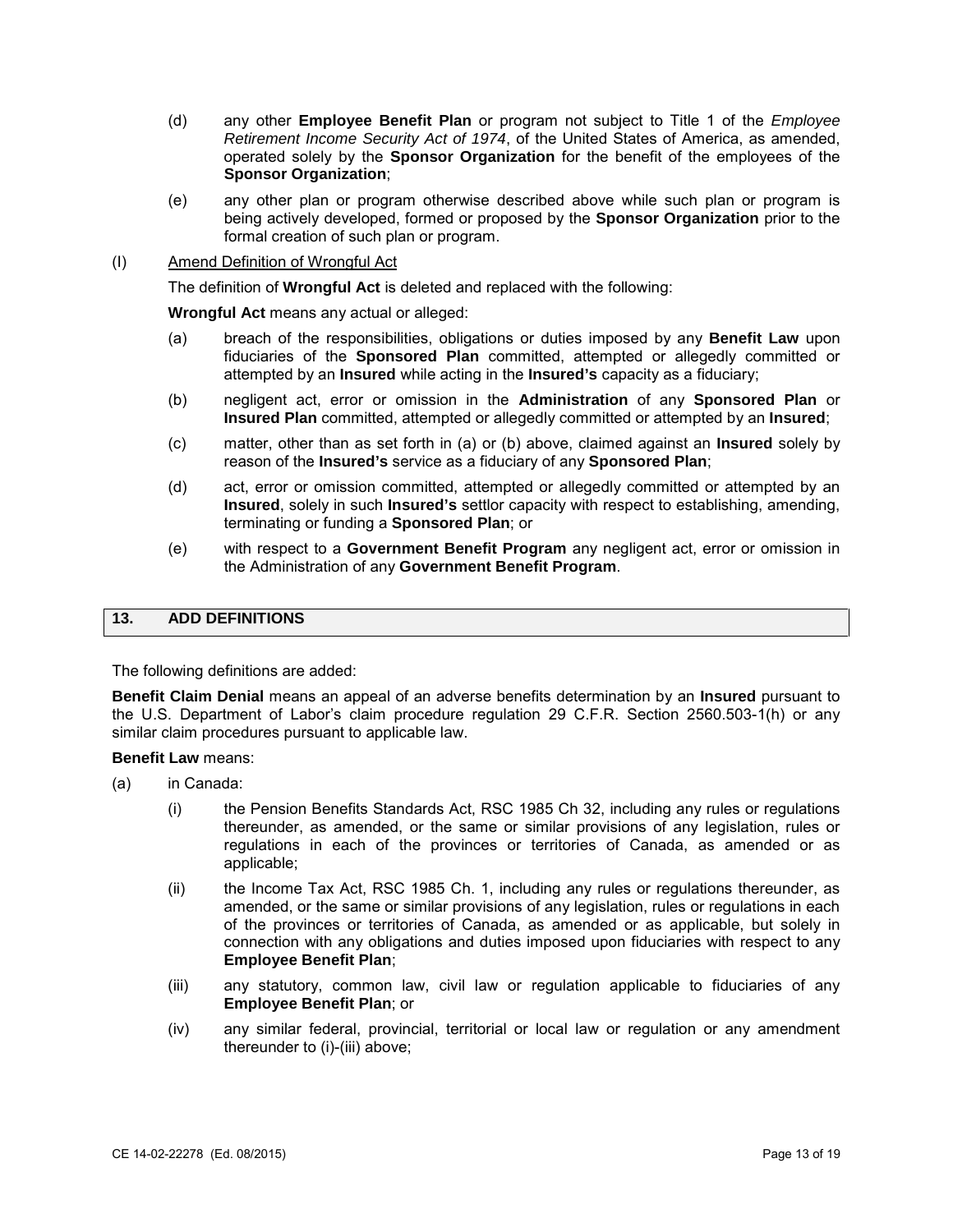- amended and any rules or regulations promulgated thereunder (including, amendments relating Portability and Accountability Act of 1996 ("HIPAA")); or (b) in the United States of America: the Employee Retirement Income Security Act of 1974, as to the Consolidated Omnibus Budget Reconciliation Act of 1985, and the Health Insurance
- (c) any equivalent employee benefit law to (a) or (b) above anywhere in the world.

 **Canadian Pension Penalties** means civil penalties imposed under the Pension Benefits Standards Act, RSC 1985 Ch 32, including any rules or regulations thereunder, as amended, or the same or similar provisions of any legislation, rules or regulations in each of the provinces or territories of Canada, as amended or as applicable, provided that:

- i. any coverage for such civil penalties applies only if the funds or assets of the pension scheme are not used to fund, pay or reimburse the premium for this policy; and
- the Company's maximum limit of liability for all such penalties on account of all **Claims** shall be as set forth in Item 2(C) of the Declarations, which amount is part of, and not in addition to, the ii Limit of Liability set forth in Item 2(B) of the Declarations.

**Civil Penalties** means:

- (a) **Canadian Pension Penalties**, to the extent insurable by law.
- (b) the five percent (5%) or less, or the twenty percent (20%) or less, civil penalties imposed upon an **Insured** as a fiduciary under Section 502(i) or (l), respectively, of the Employee Retirement Income Security Act of 1974, as amended;
- (c) civil penalties imposed by:
	- (i) the Pension Ombudsman appointed by the United Kingdom Secretary of State for Work and Pensions or any successor thereto, by the United Kingdom Occupational Pensions the Pension Scheme Act 1993, the Pensions Act 1995, the Pensions Act 2004, or rules Regulatory Authority, or the Pensions Regulator or any successor thereto, pursuant to or regulations thereunder; or
	- (ii) Ireland's Pensions Board or Pensions Ombudsman,

 provided any coverage for such civil penalties applies only if the funds or assets of the pension scheme are not used to fund, pay or reimburse the premium for this coverage section;

- provisions of the Health Insurance Portability and Accountability Act of 1996, as amended ("HIPAA Penalties"); provided the Company's maximum limit of liability for all such HIPAA Penalties on account of all **Claims** shall be the HIPAA Penalties amount set forth in Item 2(C) of (d) civil money penalties imposed upon an **Insured** for such **Insured's** violation of the privacy the Declarations for this coverage section, which amount is part of, and not in addition to, the Limit of Liability set forth in Item 2(B) of the Declarations for this coverage section;
- (e) civil money penalties imposed upon an **Insured** for inadvertent violation of the Patient Protection and Affordable Care Act, as amended, and any rules or regulations promulgated thereunder ("PPACA Penalties"); provided the Company's maximum limit of liability for all such PPACA Penalties on account of all **Claims** shall be the PPACA Penalties amount set forth in Item 2(C) of the Declarations for this coverage section, which amount is part of, and not in addition to, the Limit of Liability set forth in Item 2(B) of the Declarations for this coverage section;
- (f) with respect to covered judgments, the fifteen percent (15%) or less tax penalty imposed upon an provided the Company's maximum limit of liability for such Section 4975 Tax Penalty on account **Insured** under Section 4975 of the Internal Revenue Code of 1986 ("Section 4975 Tax Penalty"); of all **Claims** shall be the Section 4975 Tax Penalty amount set forth in Item 2(C) of the Declarations for this coverage section, which amount is part of, and not in addition to, the Limit of Liability set forth in Item 2(B) of the Declarations for this coverage section; or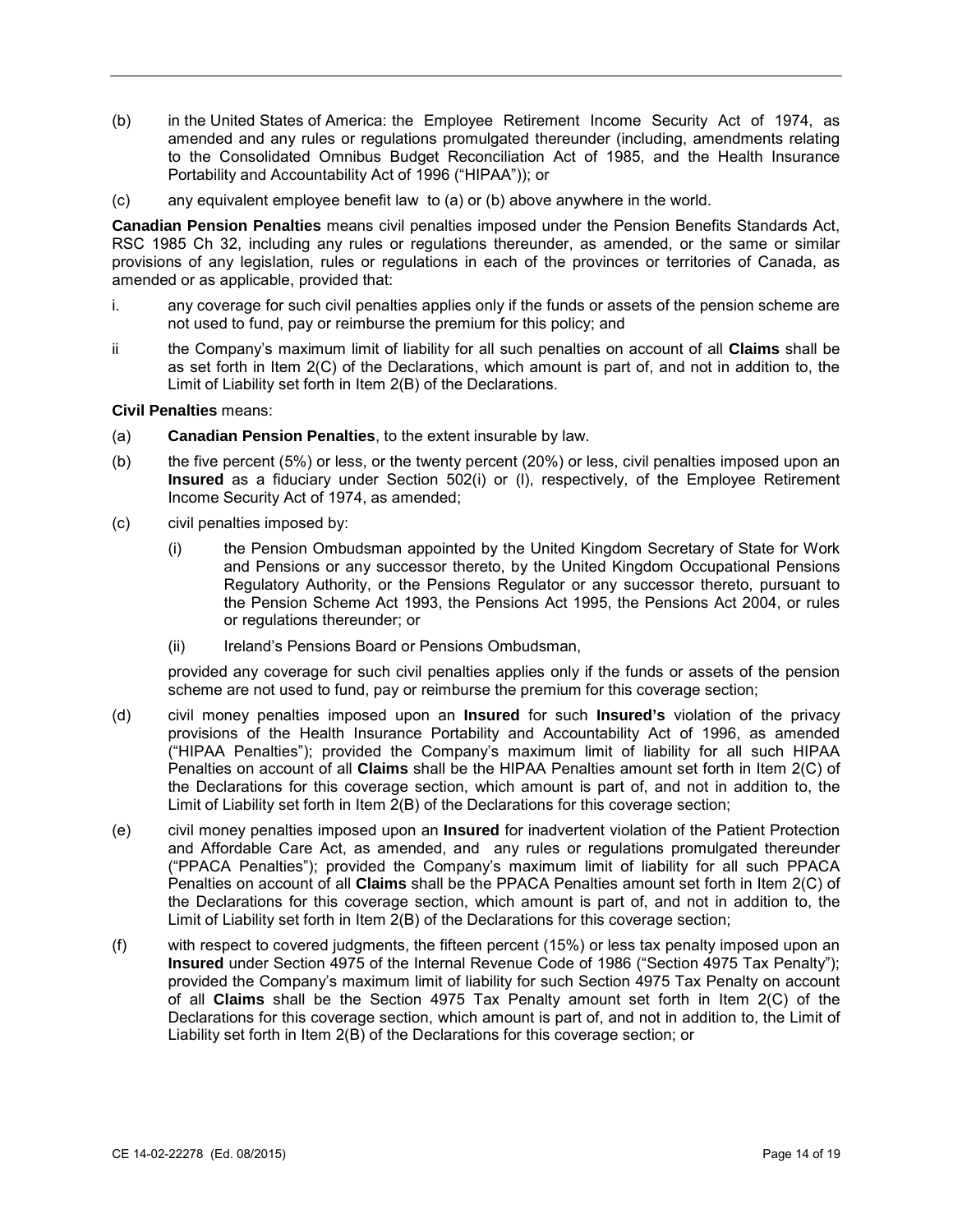Retirement Income Security Act of 1974, as amended, including any amendments pursuant to (g) civil penalties imposed upon an **Insured** as a fiduciary under Section 502(c) of the Employee Section 507 of Title V of the Pension Protection Act of 2006 ("Section 502(c) Penalties"); provided the Company's maximum limit of liability for all such Section 502(c) Penalties on account of all **Claims** shall be the Section 502(c) Penalties amount set forth in Item 2(C) of the Declarations for this coverage section, which amount is part of, and not in addition to, the Limit of Liability set forth in Item 2(B) of the Declarations for this coverage section.

 **Plan**, which consists of at least one natural person member who is an **Insured Person**; provided that no coverage will be available for any member of any such committee who is not an **Insured Person.** For purposes of the foregoing definition of **Committee**, **Insured Person**, as used therein, shall not include any individual in his or her capacity as an employee of a third party, including a service provider. **Committee** means any committee established by a **Sponsor Organization** with respect to a **Sponsored** 

 **E-Discovery** means the review, development, collection, storage, organization, cataloging, preservation and/or production of electronically stored information.

**E-Discovery Specialist Services** means solely the following services performed by an **E-Specialist Firm**:

- (a) assisting the **Insured** with managing and minimizing the internal and external costs associated with **E-Discovery**;
- (b) assisting the **Insured** in developing or formulating an **E-Discovery** strategy which shall include interviewing qualified and cost effective **E-Discovery** vendors;
- (c) serving as project manager, advisor and/or consultant to the **Insured**, defence counsel and the Company in executing and monitoring the **E-Discovery** strategy; and
- (d) such other services provided by the **E-Specialist Firm** that the **Insured**, Company, and **E-Specialist Firm** agree are reasonable and necessary given the circumstances of the **Claim**.

**E-Specialist Firm** means the e-discovery consultant firms approved by the Company.

 by the **Sponsor Organization** or any **Benefit Program**, including part-time, seasonal, leased and temporary employees as well as volunteers. **Employee** shall not include any independent contractor. **Employee** means any natural person whose labour or service was, is or will be engaged by and directed

 **Enforcement Unit** means any federal, state, local or provincial law enforcement or governmental regulatory authority worldwide, including:

- (a) in Canada: the Canadian Securities Administrators, or any equivalent federal, provincial or territorial governmental authority located in Canada or any successor thereto; however, **Enforcement Unit** shall not include the Office of the Superintendent of Financial Institutions, or any similar federal, provincial or territorial governmental authority located in Canada or any successor thereto;
- (b) in the United States of America: the U.S. Department of Justice, the U.S. Securities and Exchange Commission and any attorney general, or the enforcement unit of any securities exchange or similar self-regulatory body; however, **Enforcement Unit** shall not include the U.S. Department of Labor, the U.S. Pension Benefit Guaranty Corporation, or any similar governmental authority located outside the United States or any successor thereto; or
- (c) in the United Kingdom: **Enforcement Unit** shall not include the Pensions Ombudsman appointed by the United Kingdom Secretary of State for Work and Pensions or by the United Kingdom Occupational Pensions Regulatory Authority or any successor thereto.

**Executive** means any natural person who was, is or will be:

 (a) a duly elected or appointed director, officer, member of the Advisory Board or in-house general counsel of any **Sponsor Organization** incorporated in Canada or the United States of America;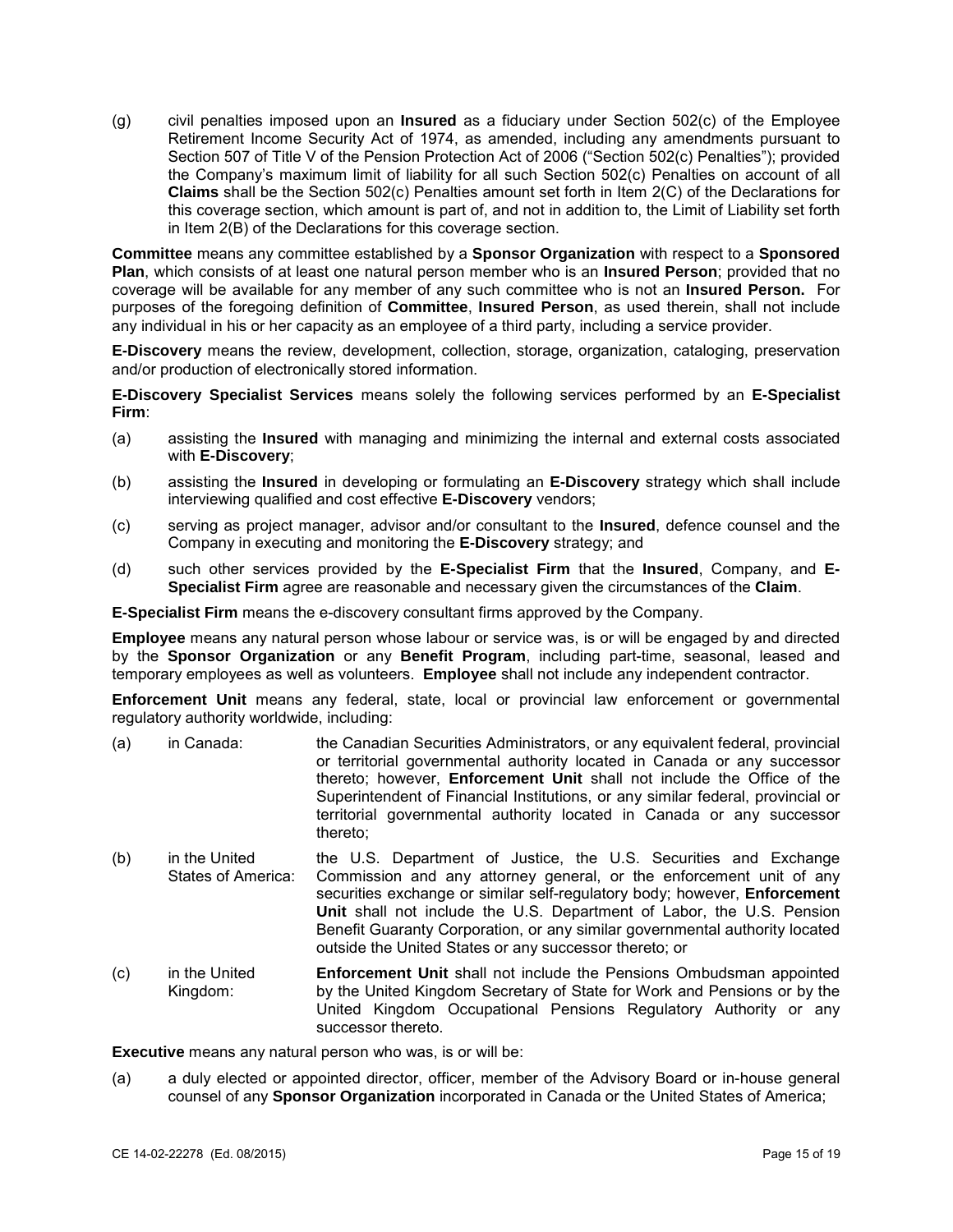- position; (ii) member of the Advisory Board; or (iii) in-house general counsel, of any **Sponsor**  (b) a duly elected or appointed: (i) manager, member of the Board of Managers or equivalent **Organization** formed as a limited liability company in Canada or the United States of America; or
- (c) a holder of an equivalent position to those described in Subsections (a) or (b) above in any **Sponsor Organization** incorporated, formed or organized anywhere in the world.

 **Extradition** means any formal process by which an **Insured Person** located in any country is execution of an arrest warrant where such execution is an element of such process. surrendered to any other country for trial or otherwise to answer any criminal accusation, including the

 **Interview** means a request for an interview or meeting with, or a sworn statement from, an **Insured Person by:** 

- (a) an **Enforcement Unit** in connection with:
	- (i) such **Insured Person** acting solely in his or her capacity as a fiduciary of a **Sponsored Plan**; or
	- (ii) a **Sponsored Plan's** business activities; or
- (b) a **Sponsor Organization** in connection with an inquiry or investigation of the **Sponsored Plan** by an **Enforcement Unit**,

 provided that **Interview** does not include: (1) any request for document production or discovery; (2) any request by an **Enforcement Unit** that is part of any routine or regularly scheduled **Enforcement Unit**  oversight, compliance, audit, inspection or examination; or (3) any request that is part of an employmentrelated investigation or claim.

**Pre-Claim Investigation** means a fact-finding investigation which does not contain any allegation of a **Wrongful Act** in writing, commenced by:

| (a) | in Canada:    | the Office of the Superintendent of Financial Institutions, or any similar<br>federal, provincial or territorial governmental authority located in Canada or |
|-----|---------------|--------------------------------------------------------------------------------------------------------------------------------------------------------------|
|     |               | any successor thereto;                                                                                                                                       |
| (h) | in the United | the U.S. Department of Labor, the U.S. Pension Benefit Guaranty                                                                                              |

- (b) in the United States of America: the U.S. Pension Benefit Guaranty Corporation or any successor thereto;
- (c) in the United Kingdom: the Pensions Ombudsman appointed by the United Kingdom Secretary of State for Work and Pensions or by the United Kingdom Occupational Pensions Regulatory Authority or any successor thereto; or

(d) with respect to (a), (b), or (c) above, any similar governmental authority anywhere in the world.

**Settlement Fees** means fees, fines, penalties or sanctions paid by an **Insured** to a governmental authority pursuant to a **Settlement Program** for the actual or alleged inadvertent non-compliance by a **Benefit Program** with any statute, rule or regulation, provided that the **Settlement Program Notice**  relating thereto was given to the Company during the **Policy Period**.

 program administered by the U.S. Internal Revenue Service or the U.S. Department of Labor, including and the Voluntary Fiduciary Correction Program, or any similar program administered by a governmental **Settlement Program** means any voluntary compliance resolution program or similar voluntary settlement the Employee Plans Compliance Resolution System, the Delinquent Filer Voluntary Compliance Program, authority located outside the United States.

 Company by any **Insured** of the **Insured's** intent to enter into a **Settlement Program** provided that no same or similar coverage for **Settlement Programs** of which this coverage section is a direct or indirect **Settlement Program Notice** means, with respect to any **Benefit Program**, prior written notice to the **Insured** knew the **Benefit Program** to be actually or allegedly non-compliant as of the earlier of the inception of this policy or the inception of the first policy in an uninterrupted series of policies providing the renewal or replacement.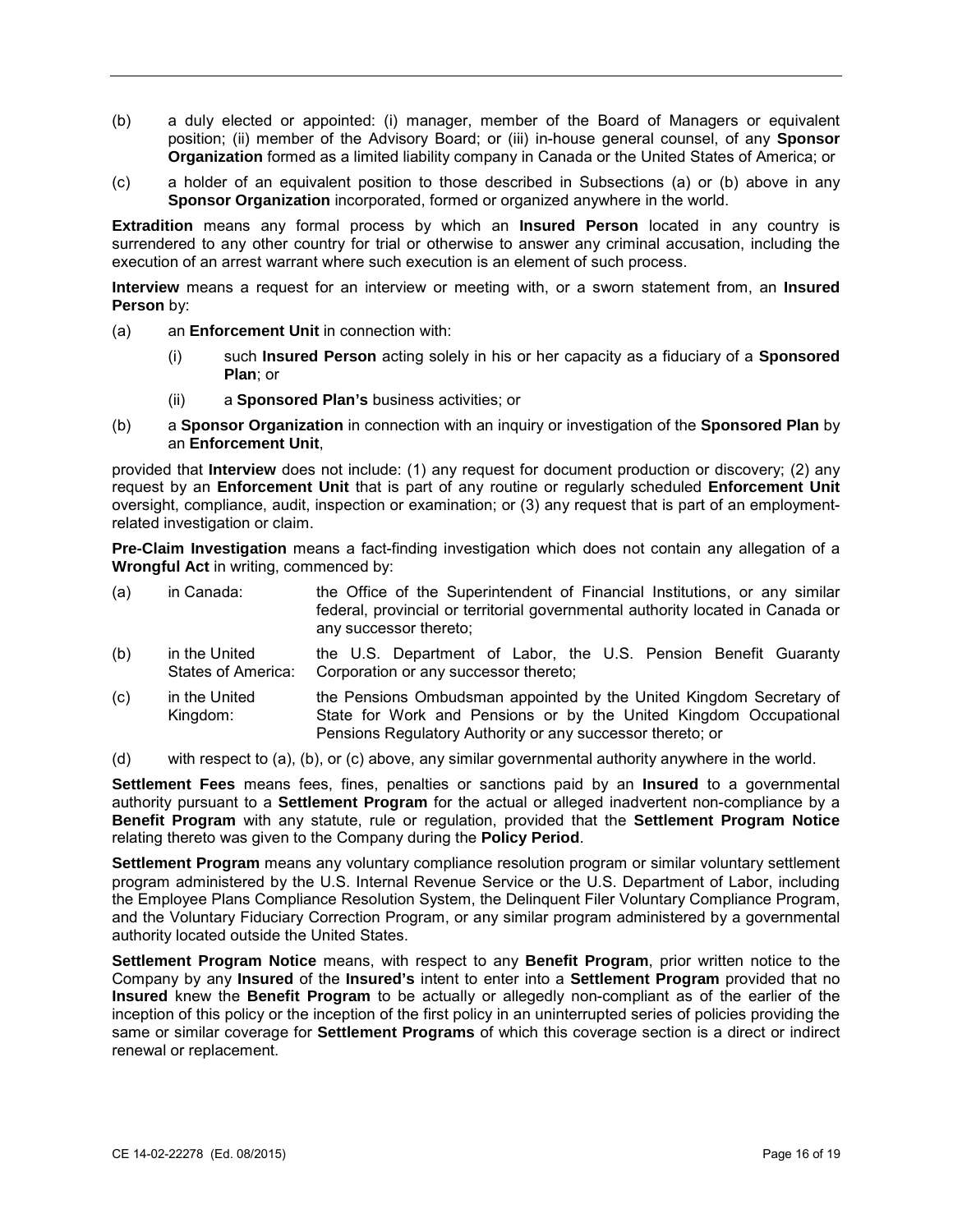## **14. ADD PRIORITY OF PAYMENTS**

With respect to any **Claim** first made against an **Insured** during the **Policy Period**, and in the event payment of **Loss** is due under this coverage section but, in the sole discretion of the Company, the amount of such **Loss** in the aggregate potentially exceeds the remaining available Limit of Liability for this coverage section, the Company shall:

- (a) first pay such **Loss** incurred by the **Insured Person**; then
- (b) to the extent of any remaining amount of the Limit of Liability available after payment under (a) above, pay such covered **Loss** incurred by an **Employee Benefit Plan** ; then
- (c) only to the extent of any remaining amount of the Limit of Liability available after payment of (a) and (b) above, pay such Loss incurred by the Sponsor Organization.

Except as otherwise provided above, the Company may pay Loss as it becomes due under this coverage section without regard to the potential for other future payment obligations under this coverage section.

# **15. AMEND GENERAL TERMS AND CONDITIONS SECTION**

## (A) **NOTICE**

Solely with respect to this coverage section, Subsection 4, Reporting and Notice, of the General Terms and Conditions section of this policy is deleted and replaced with the following:

**Notice** 

Notice to the Company under this policy shall be given in writing addressed to the following or any branch office of the Company or via e-mail addressed to [canadaclaims@chubb.com.](mailto:canadaclaims@chubb.com)

Notice of Claim:

National Claims Department 199 Bay Street, Suite 2500 P.O. Box 139, Commerce Court Postal Station Toronto, ON M5L 1E2

All Other Notices:

Executive Protection Department 199 Bay Street, Suite 2500 P.O. Box 139, Commerce Court Postal Station Toronto, ON M5L 1E2

Such notice shall be effective on the date of receipt by the Company at such address or any branch office of the Company

#### (B) **INVESTIGATION AND SETTLEMENT**

Solely with respect to this coverage section, Subsection 5. Investigation and Settlement, of the General Terms and Conditions Section of this policy is deleted and replaced with the following:

Investigation and Settlement

The Company may make any investigation it deems necessary and may, with the consent of the **Insured,** make any settlement of any **Claim** it deems expedient.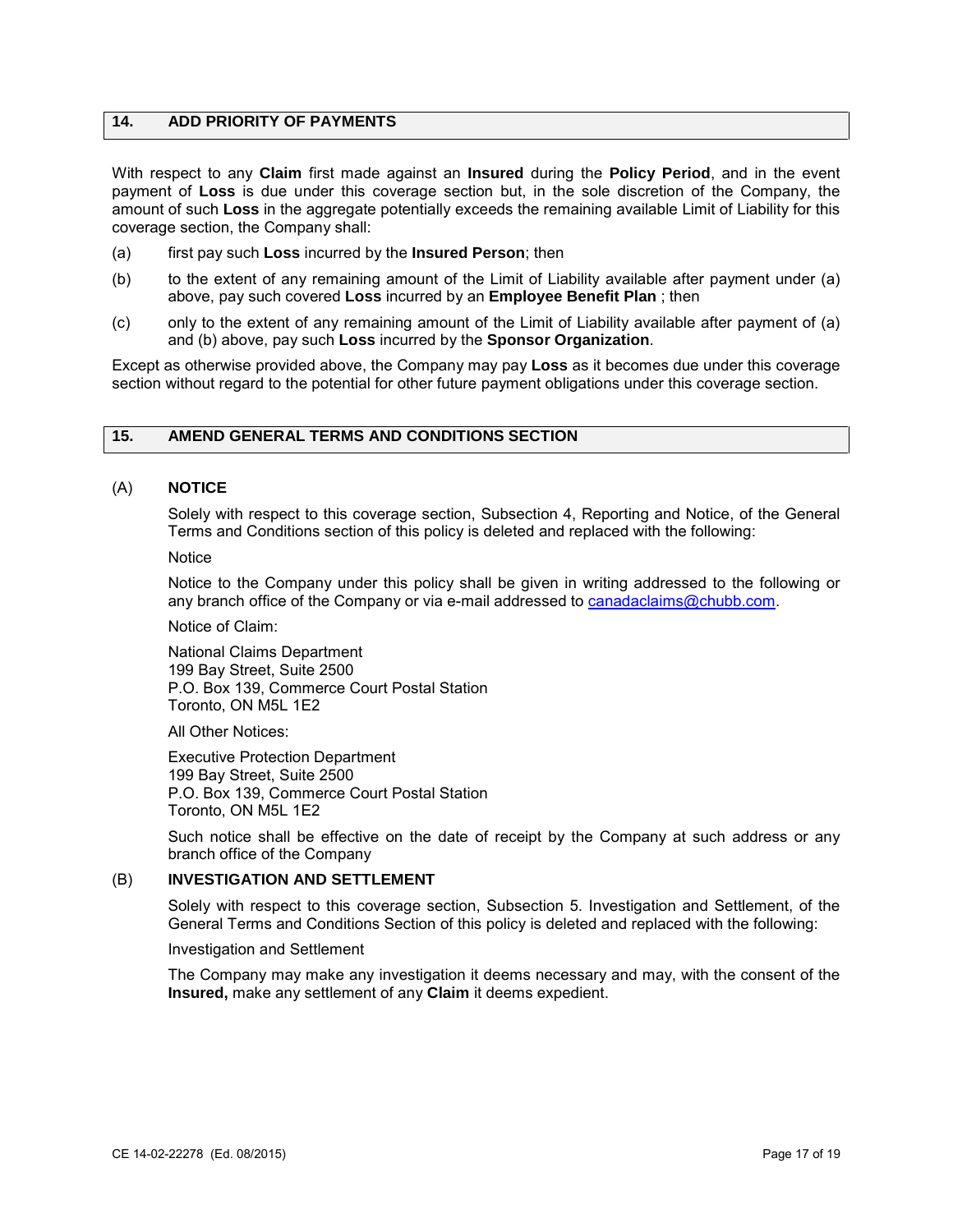# (C) **SUBROGATION**

Solely with respect to this coverage section, Subsection 7, Subrogation, of the General Terms and Conditions Section of this policy is deleted and replaced with the following:

Indemnification and Subrogation

 This policy has been issued to the **Parent Organization** with the understanding and agreement extent permitted by: (i) any statutory, common law, or civil law, or (ii) any contract or agreement providing an indemnification obligation exceeding any such statutory, common law, or civil law to any **Insured Person**. If the Company pays as **Loss** any indemnification owed to any **Insured Person** by any **Sponsor Organization**, the Company does not waive or compromise any of its that each **Sponsor Organization** agrees to fulfill its indemnification obligations to the fullest rights to recover such **Loss** from such **Sponsor Organization**.

 In the event of any payment under this policy, the Company shall be subrogated to all rights of recovery which any **Insured** may acquire against any other party for the recovery of the amount **Insured** to be fully compensated for its damages. The **Insured** agrees to deliver all necessary Company's right of subrogation. The Company agrees to pay its portion of the **Insured's** legal any portion of the payments made under this policy pursuant to the Company's right of paid under this policy, however the Company's right of subrogation is secondary to the right of the documents or papers, to execute and deliver all necessary instruments, to furnish information and assistance, and to take any action the Company may require to facilitate enforcement of the fees or other costs associated with a claim or lawsuit to the extent that the Company recovers subrogation.

### (D) **TERMINATION OF POLICY OR COVERAGE**

Solely with respect to this coverage section, Subsection 11, of the General Terms and Conditions Section of this policy is deleted and replaced with the following:

This policy or any coverage section shall terminate at the earliest of the following times:

- a) ten (10) days after receipt by the **Parent Organization** of written notice from the Company in the event of non-payment.
- b) upon the receipt by the Company of written notice of termination from the **Parent Organization**.
- c) upon expiration of the **Policy Period** as set forth in Item 2 of the Declarations of this policy,
- d) sixty (60) days after the receipt by the Parent Organization of the Company's notice of nonrenewal. Such notice shall be in conformance with applicable federal, provincial and state laws and regulations, or
- e) at such time as may be agreed upon by the Company and the **Parent Organization**.

The Company under all circumstances shall refund any unearned premium computed on a pro rata basis.

The offer of renewal terms and conditions or premiums different from those in effect prior to renewal shall not constitute a refusal to renew or a non-renewal.

### **16. ADD CANCELLATION/EXTENDED REPORTING TIME PERIOD LIBERALIZATION**

In the event that any time period relating to notice of cancellation or extended reporting period election provided under this coverage section is less than any such time period required by applicable law, the Company shall apply the applicable law.